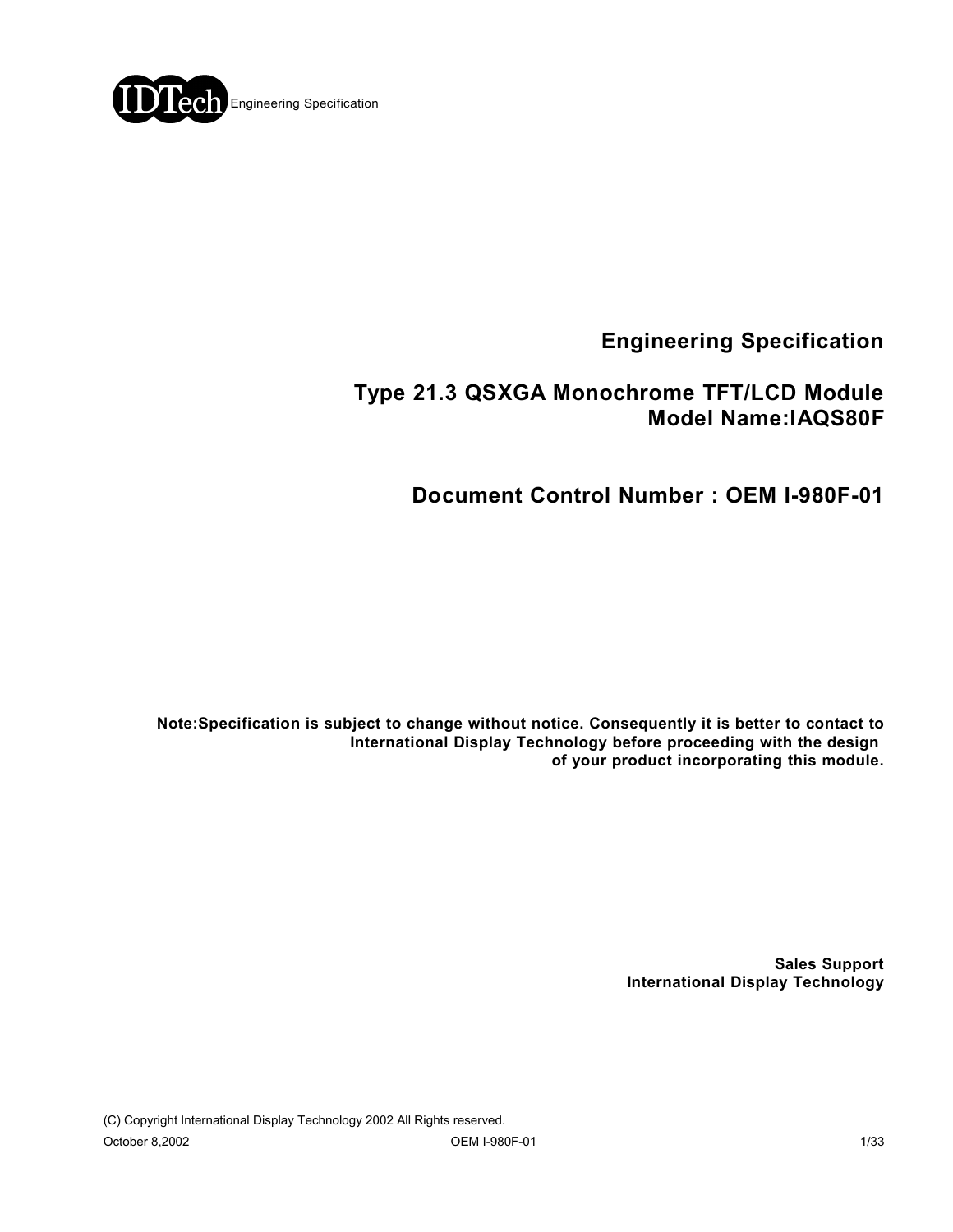

# **i Contents**

- i Contents
- ii Record of Revision
- **1.0 Handling Precautions**
- **2.0 General Description**
- 2.1 Characteristics
- 2.2 Functional Block Diagram
- **3.0 Absolute Maximum Ratings**
- **4.0 Optical Characteristics**
- **5.0 Physical Interface**
- 5.1 Signal Connectors
- 5.2 Back Light Connector
- 5.3 Interface Signal Description
- 5.4 Interface Signal Electrical Characteristics
- 5.4.1 Signal Electrical Characteristics for LVDS Receiver
- 5.4.2 Back Light Control Signal Electrical Characteristics
- 5.4.3 Recommended Guidelines for Motherboard PCB Design and Cable Selection
- **6.0 Pixel format image**
- **7.0 Interface Timings**
- 7.1 Timing Characteristics
- **8.0 Power Consumption**
- **9.0 Power ON/OFF Sequence**
- **10.0 Mechanical Characteristics**
- **11.0 National Test Lab Requirement**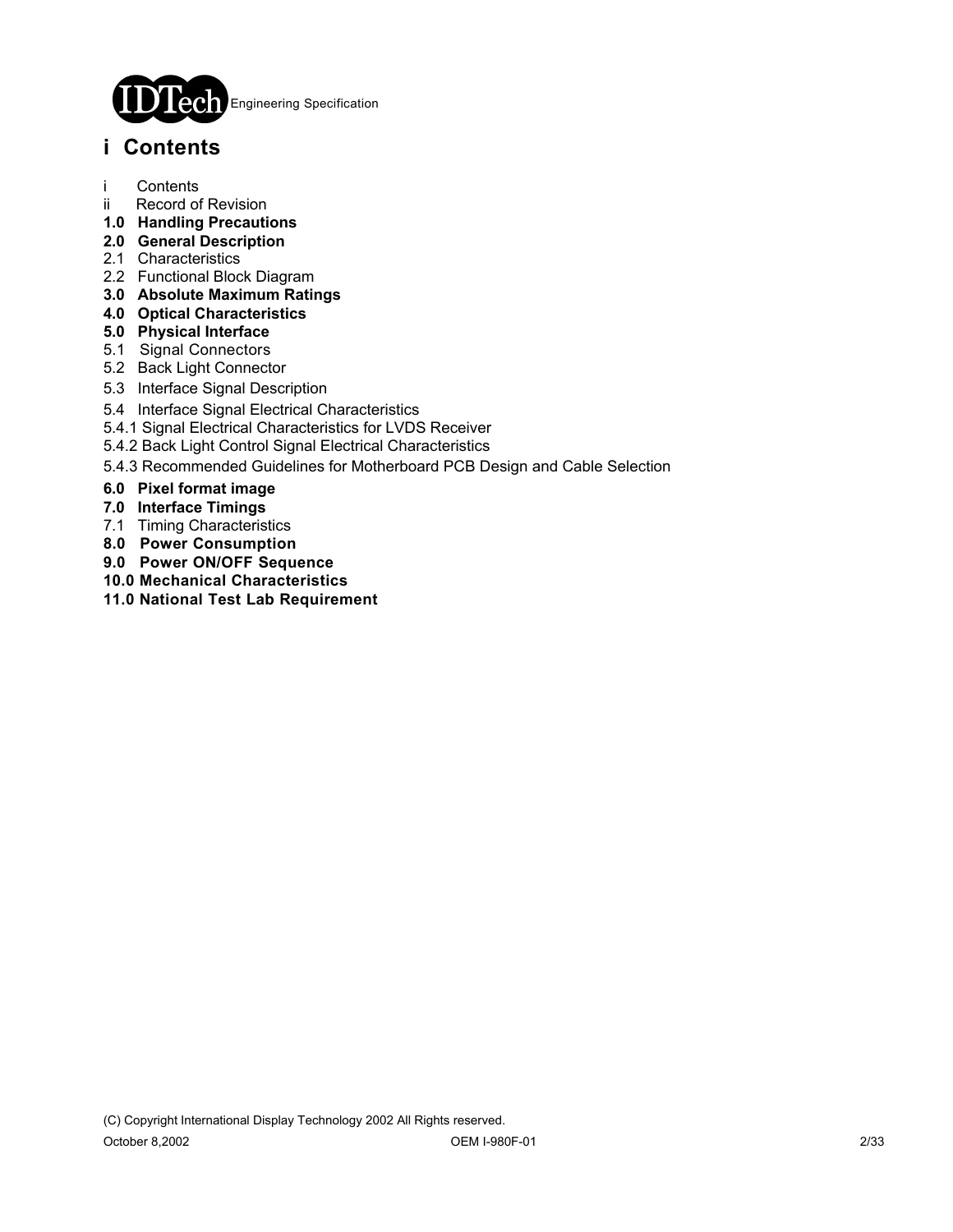

# **ii Record of Revision**

| Date           | Document<br>Revision | Page | Summary                                                                      |
|----------------|----------------------|------|------------------------------------------------------------------------------|
| October 8,2002 | <b>OEM I-980F-01</b> | All  | First Edition for customer.<br>Based on Internal Spec. as of August 14,2002. |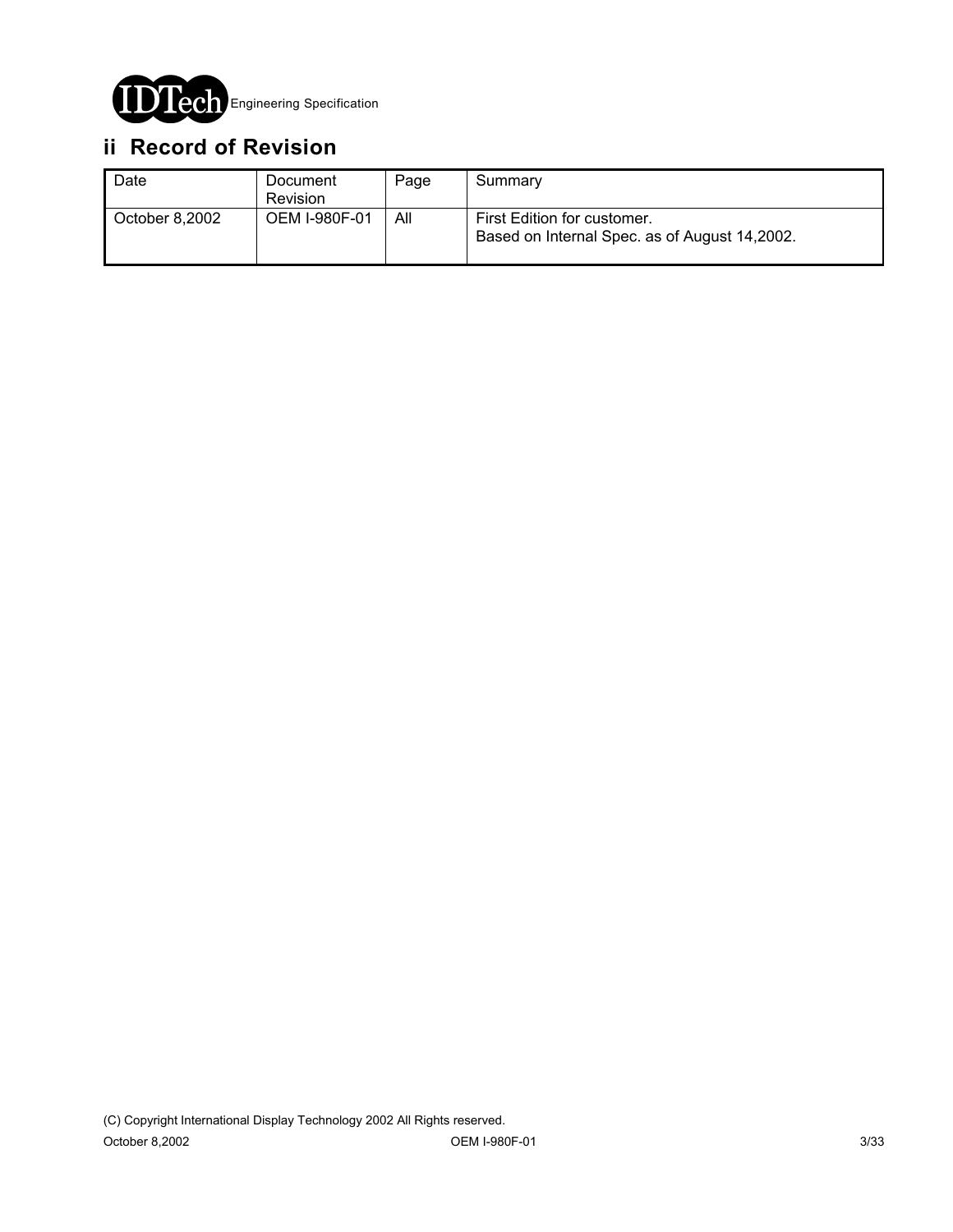

# **1.0 Handling Precautions**

- If any signal or power line deviates from the power on/off sequence, it may cause shortening the life of the LCD module and/or damage the electrical components. Also, hot plug-in operation may cause the similar damages as above.
- The LCD panel and the CCFL (Cold Cathode Fluorescent Lamp)s are made of glass and may break or crack if dropped on a hard surface. Handling with care is necessary.
- The fluorescent lamp in the liquid crystal display (LCD) contains mercury. Do not put it in trash that is disposed of in landfills. Dispose of it as required by local ordinances or regulations.
- Small amount of materials having no flammability grade is used in the LCD module. The LCD module should be applied to exemption conditions of the flammability requirements (4.4.3.3, EN60950 or UL1950) in an end product.
- Please handle with care when mounted in the system cover. Mechanical damage for the lamp cable / lamp connector may cause safety problems.
- After installation of the TFT Module into an enclosure (Monitor frame, for example), do not twist nor bent the TFT Module even momentary. At designing the enclosure, it should be taken into consideration that no bending/ twisting forces are applied to the TFT Module from out side. Otherwise the TFT Module may be damaged.
- Since CMOS LSI is used in this module, take care of static electricity and insure human earth when handling.
- Also, when removing a protection sheet from the module surface, please take some actions against static electricity, like earth band, ionic shower, etc.
- Since front polarizer is easily damaged, pay attention not to scratch it.
- Wipe off water drop immediately. Long contact with water may cause discoloration or spots.
- When the panel surface is soiled, wipe it with absorbent cotton or other soft cloth.
- Do not open nor modify the Module Assembly.
- Prevent continuous 10 hours or over same pattern displaying, to avoid image sticking.
	- The information contained herein is presented only as a guide for the applications of our products. No responsibility is assumed by International Display Technology for any infringements of patents or other right of the third partied which may result from its use. No license is granted by implication or otherwise under any patent or patent rights of International Display Technology or others. .
	- The information contained herein may be changed without prior notice. It is therefore advisable to contact International Display Technology before proceeding with the design of equipment incorporationg this product. .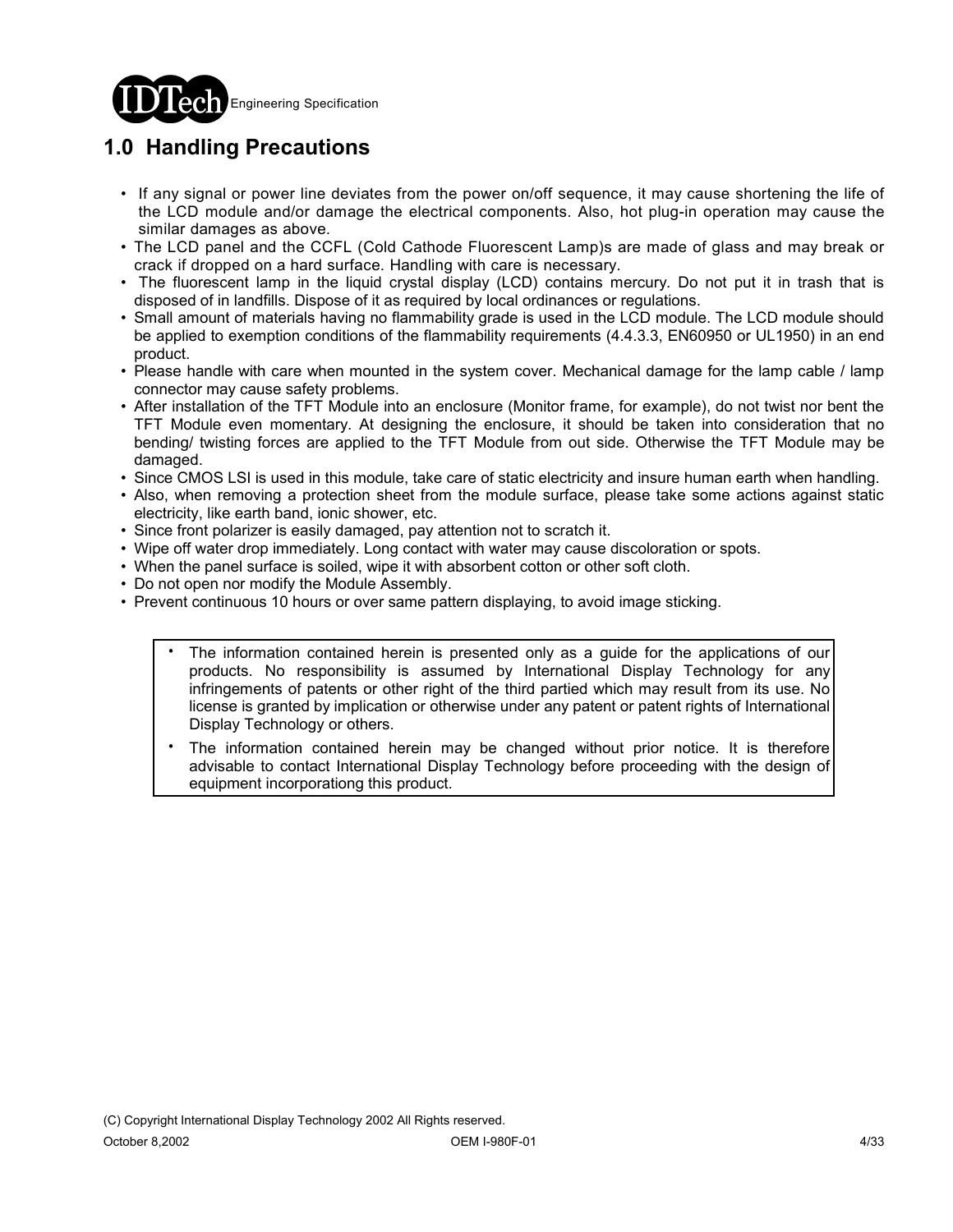

# **2.0 General Description**

This specification applies to the Type 21.3 Monochrome TFT/LCD Module 'IAQS80F'.

This module is designed for a module with neutral white (0.294, 0.309) and DICOM gamma curve.

The screen format and electrical interface are intended to support the QSXGA (2560(H) x 2048(V)) screen with sensor area (176(H) x 16(V)) at the top of the screen. Supported gray scales are native 8bit level (8-bit per Tri-subpixels data driver). All input signals are LVDS (Low Voltage Differential Signaling) interface compatible. This module contains an inverter card for backlight.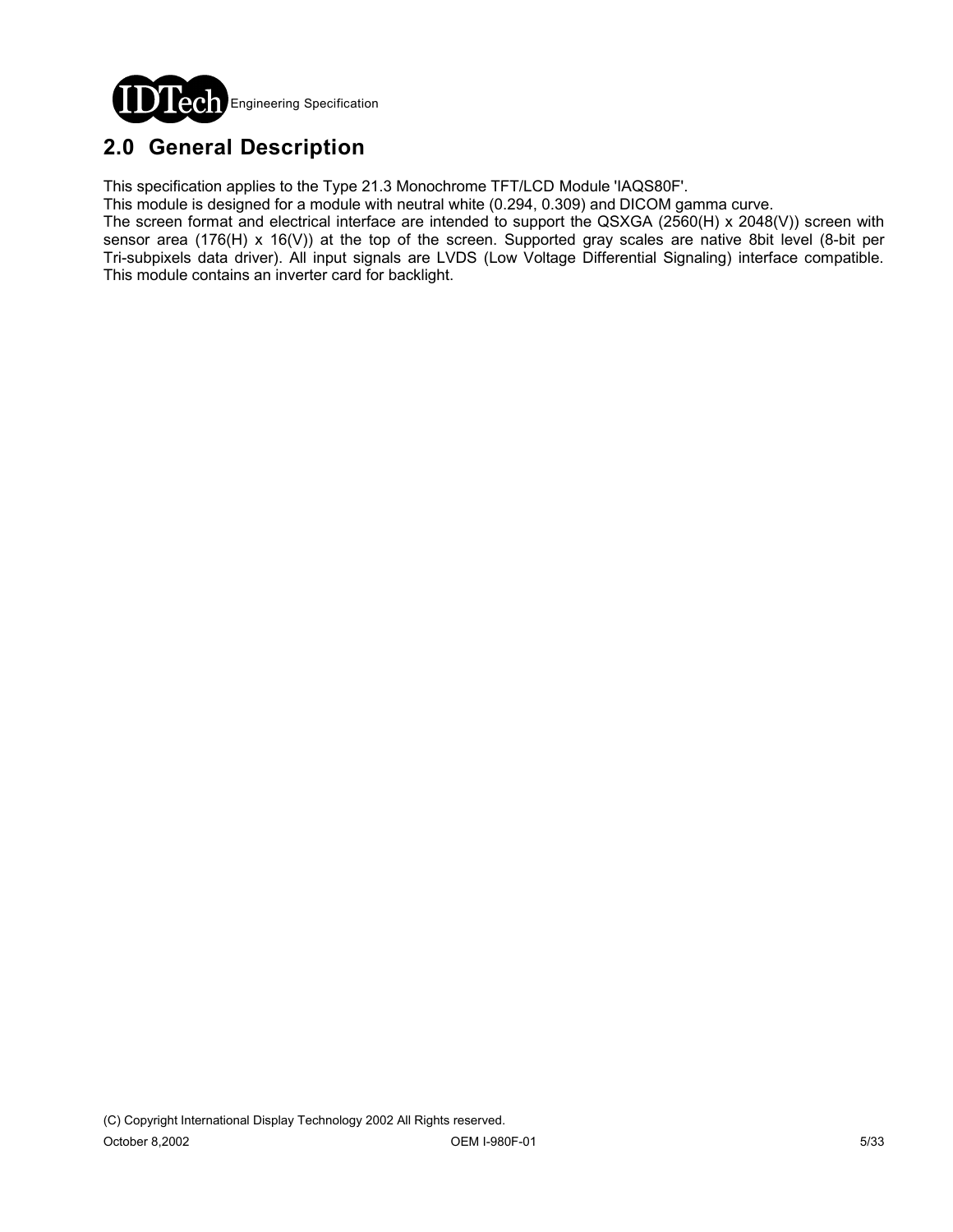

### **2.1 Characteristics**

| <b>CHARACTERISTICS ITEMS</b>         | <b>SPECIFICATIONS</b>                            |
|--------------------------------------|--------------------------------------------------|
| Screen Diagonal [cm]                 | 54.09                                            |
| <b>Pixels</b>                        | 2560(H) x 2048(V)                                |
| Sensor Window                        | 176(H) x 16(V) Top/Right at landscape            |
| Active Area [mm]                     | 422.4(H) x 337.92(V)                             |
| Sensor Window [mm]                   | 29.04(H) x 2.64(V)                               |
| Pixel Pitch [mm]                     | $0.165 \times 0.165$                             |
| <b>Pixel Arrangement</b>             | Tri-subpixels per one Pixel, Vertical Stripe     |
| Weight [grams]                       | 2,970 Typ.                                       |
| Physical Size [mm]                   | 459.8(W) x 375.3(H) x 48.5(D) Typ. (w/ inverter) |
| Display Mode                         | Dual Domain IPS, Normally Black                  |
| <b>Supported Grayscale</b>           | 8-bits per each subpixel                         |
| White Luminance [cd/m <sup>2</sup> ] | 750 Typ., 600 Min.                               |
| <b>Contrast Ratio</b>                | 600:1 Typ. (In the Dark room)                    |
| Optical Rise Time/Fall Time [msec]   | 25 Typ. / 25 Typ.                                |
| Input Voltage [V]                    | +12 +5/-8% (Logic, Inverter)                     |
| Power Consumption [W]                | Logic 8.1 Typ., Inverter 44 Typ.                 |
| <b>Electrical Interface</b>          | LVDS (5pairs) x4 (Rightx2, Leftx2)               |
| Temperature Range [degree C]         |                                                  |
| Operating                            | 0 to $+50$ (Note)                                |
| Storage (Shipping)                   | $-20$ to $+60$                                   |

**Note :** Max. Operating Temperature 50 deg.C in the spec means the temperature measured at the point of the front surface of the LCD glass cell.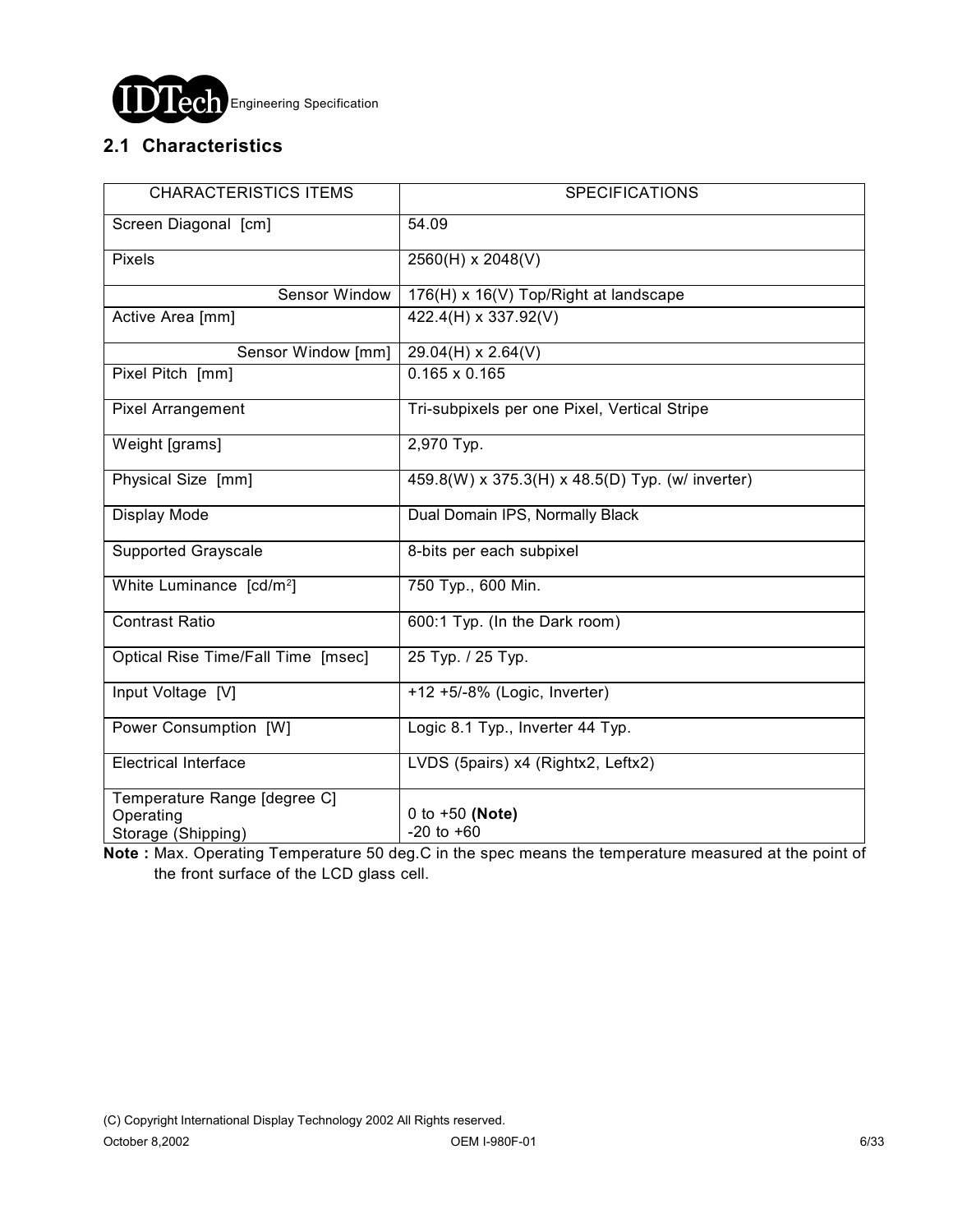

### **2.2 Functional Block Diagram**

The following diagram shows the functional block diagram for the Type 21.3 Monochrome TFT/LCD Module.

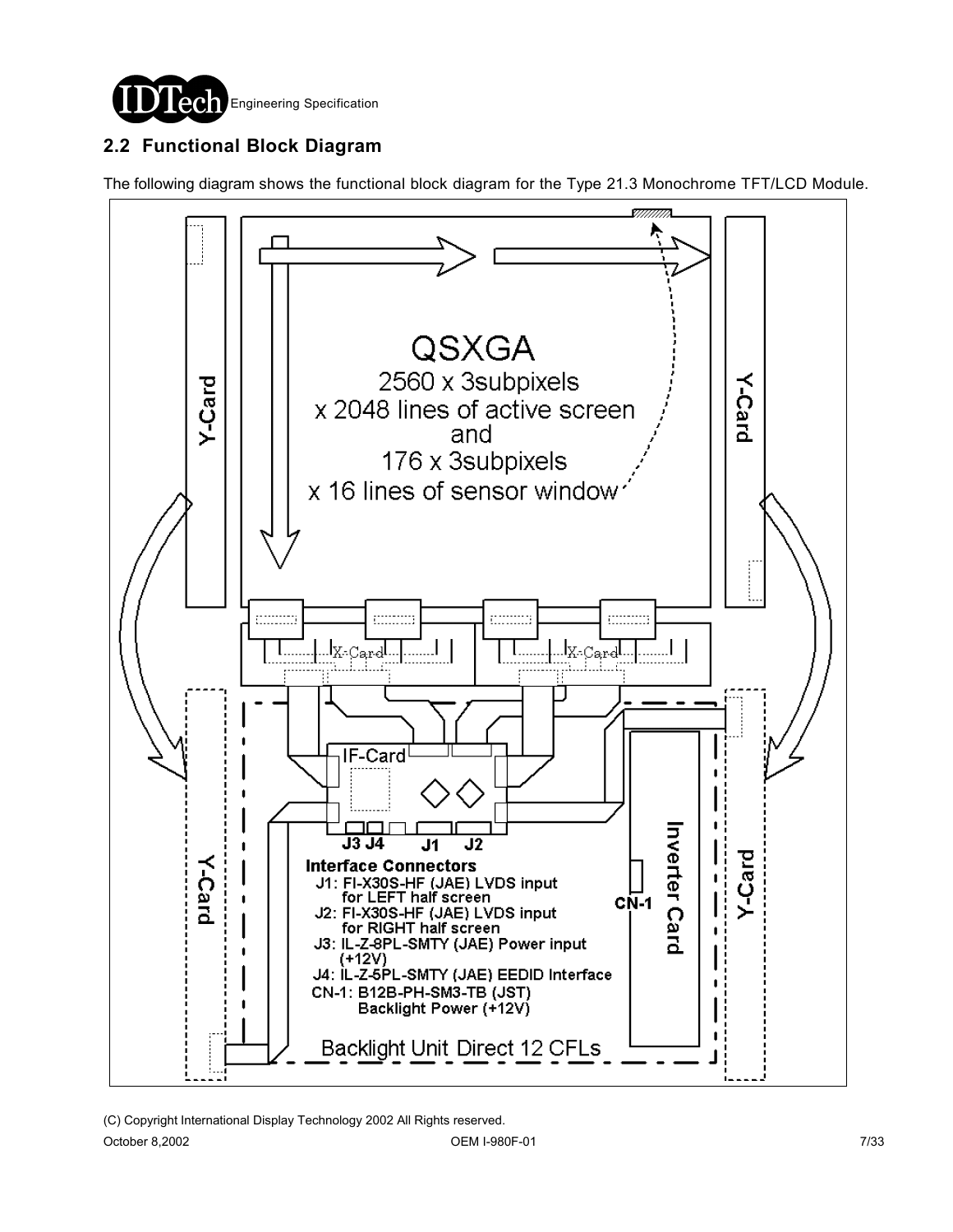

# **3.0 Absolute Maximum Ratings**

Absolute maximum ratings of the module is as follows;

| <b>Item</b>                        | Symbol      | Min         | Max           | Unit    | Conditions                 |
|------------------------------------|-------------|-------------|---------------|---------|----------------------------|
| Logic/LCD Drive Voltage            | VIN         | $-0.3$      | $+17.6$       | V       |                            |
| <b>Backlight Voltage</b>           | VBL.        | $-0.3$      | $+17.6$       | $\vee$  |                            |
| <b>Brightness control</b>          | <b>VDIM</b> | $-0.3$      | $+5.3$        | V       |                            |
| Backlight on signal                | <b>BLON</b> | $-1.0$      | $+5.3$        | V       |                            |
| <b>Operating Temperature</b>       | <b>TOP</b>  | $\mathbf 0$ | $+50$         | deg.C   | (Note 1)                   |
| <b>Operating Relative Humidity</b> | <b>HOP</b>  | 8           | 80            | %RH     | (Note 1)                   |
| Storage Temperature                | <b>TST</b>  | $-20$       | $+60$         | deg.C   | (Note 1)                   |
| <b>Storage Relative Humidity</b>   | <b>HST</b>  | 5           | 95            | %RH     | (Note 1)                   |
| Vibration                          |             |             | 1.5<br>10-200 | G<br>Hz | (Note 2)                   |
| Shock                              |             |             | 50<br>11      | G<br>ms | Half sine wave<br>(Note 2) |

**Note 1 :** Maximum Wet-Bulb should be 39 degree C and No condensation. Max. Operating Temperature 50 deg. C in the spec means the temperature measured for the point of the front surface of the LCD glass cell.

**Note 2 :** Vibration Specification

- Sine Vibration:10-200-10Hz, 1.5G, 30 min, X, Y, Z Axis, Each One Time.

Shock Specification

- Half sine wave:50G 11msec. -X+/-, -Y+/-, -Z+/- (Total 6 directions), Each one time Shock.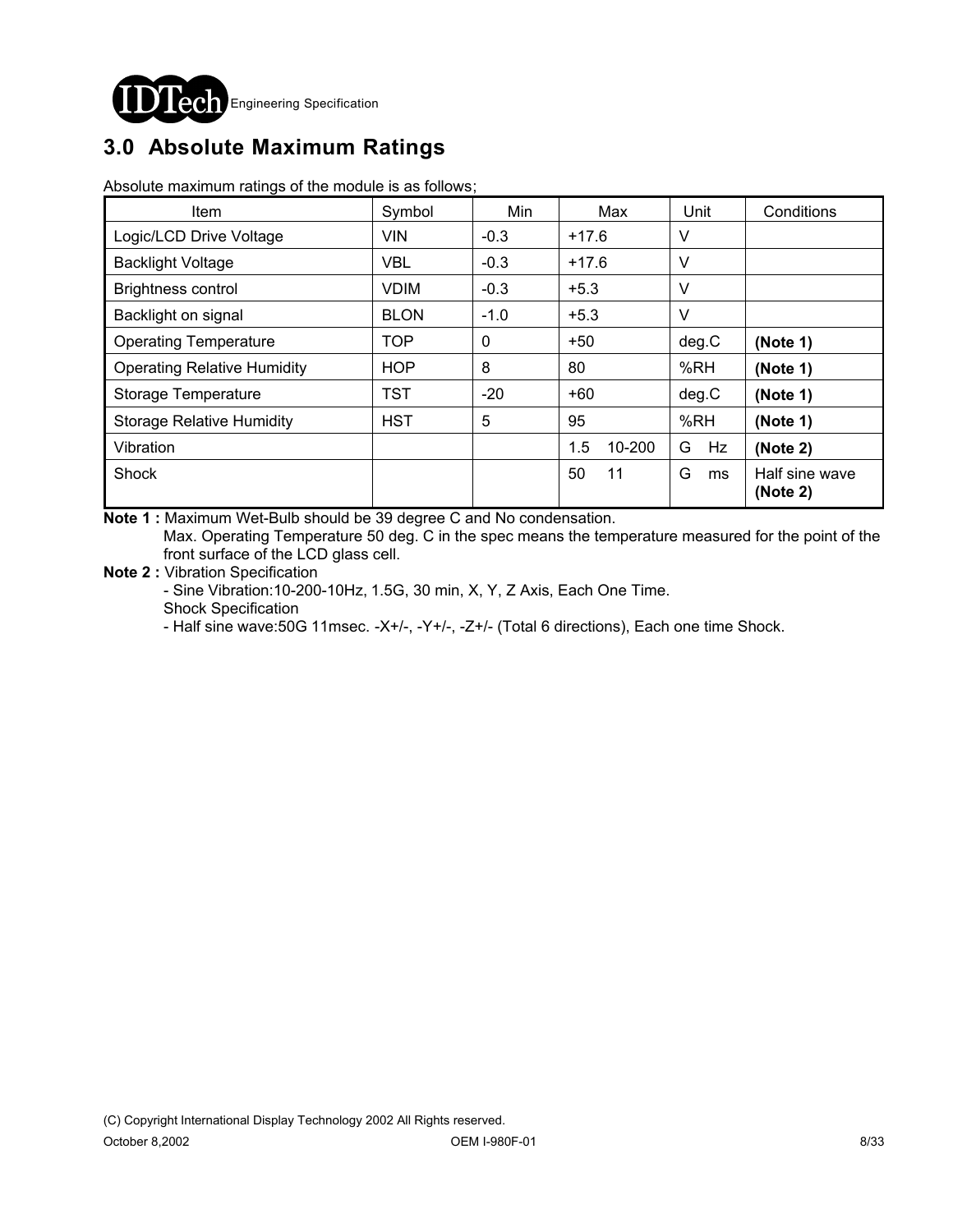

# **4.0 Optical Characteristics**

The optical characteristics are measured under stable conditions as follows under 25 degree C condition:

| Item                              | Conditions                                     | Specification        |             |
|-----------------------------------|------------------------------------------------|----------------------|-------------|
|                                   |                                                | Typ.                 | <b>Note</b> |
| <b>Viewing Angle</b><br>(Degrees) | Horizontal<br>(Right)<br>$K \geq 10$<br>(Left) | 85<br>85             |             |
| K:Contrast Ratio                  | Vertical<br>(Upper)<br>$K \geq 10$<br>(Lower)  | 85<br>85             |             |
| Contrast ratio                    |                                                | 600                  | 400 Min.    |
| Response Time                     | Rising                                         | 25                   | 50 Max.     |
| (ms)                              | Falling                                        | 25                   | 50 Max.     |
| <b>White Balance</b>              | White<br>X                                     | 0.294                | $+0.030$    |
|                                   | White<br>v                                     | 0.309                | $+0.030$    |
| White Luminance $(cd/m^2)$        |                                                | 750 Typ.<br>(Center) | 600 Min.    |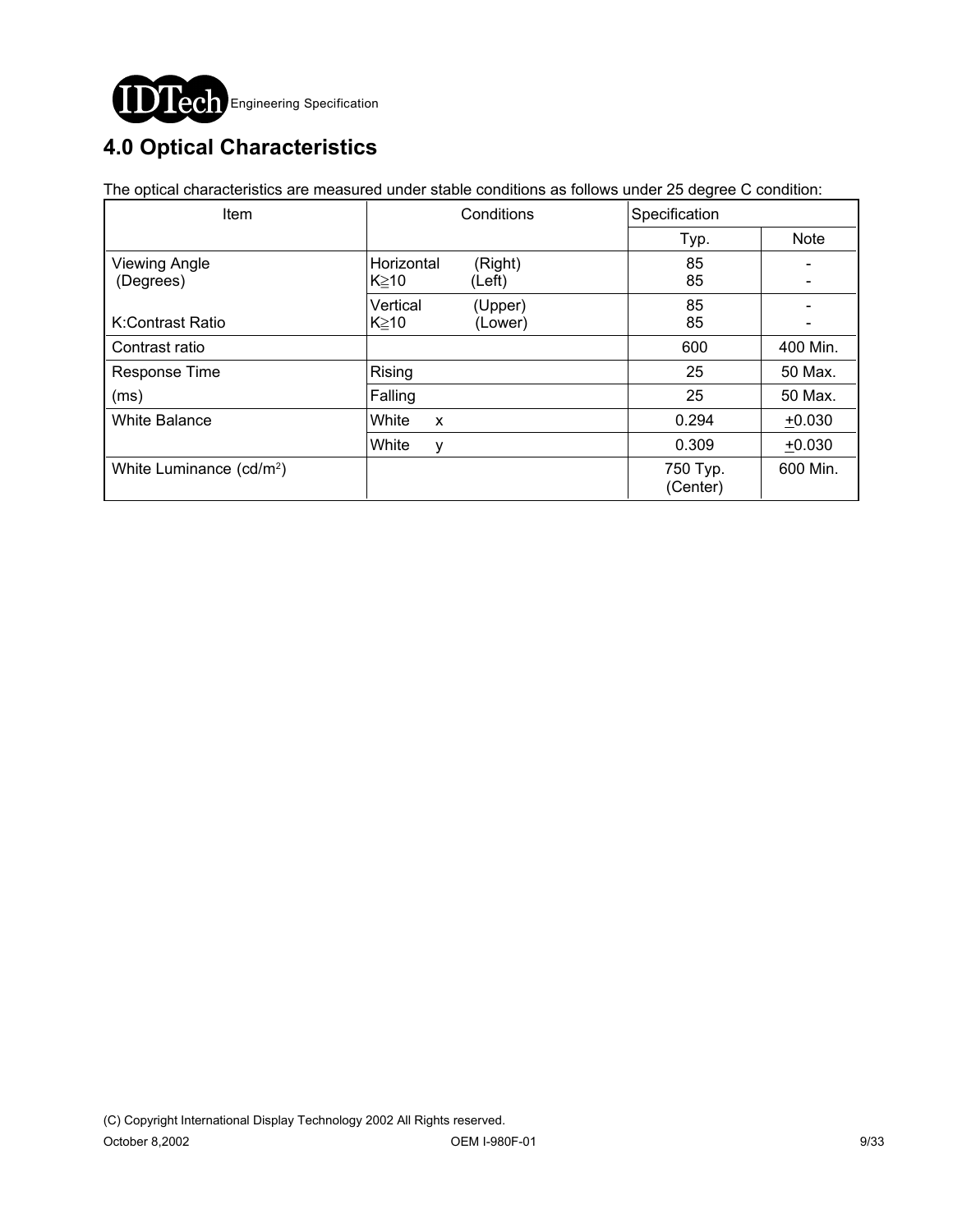

# **5.0 Physical Interface**

Physical interface is described in accordance with the connectors on the LCD module.

These connectors are capable of accommodating the following signals and will be the following components or IDT approved types.

### **5.1 Signal Connectors**

All video signals are provided through the LVDS cable from Monitor Card. These connectors are the input connector of video signals. The LVDS signals, which are provided from monitor card, are described on the following table.

#### **Signal Connectors**

| Connector      | <b>Function</b>                     | Type          | Manufacturer | <b>Mating Connector</b>                    |
|----------------|-------------------------------------|---------------|--------------|--------------------------------------------|
| .J1            | LVDS Input for Left Half<br>Screen  | FI-X30S-HF    | <b>JAE</b>   | FI-X30H (for Harness)<br>FI-X30M (for FPC) |
| J <sub>2</sub> | LVDS Input for Right Half<br>Screen | FI-X30S-HF    | <b>JAE</b>   | FI-X30H (for Harness)<br>FI-X30M (for FPC) |
| J3             | DC Input                            | IL-Z-8PL-SMTY | <b>JAE</b>   | IL-Z-8S-S125C3                             |
| J4             | <b>EEDID Interface</b>              | IL-Z-5PL-SMTY | <b>JAE</b>   | IL-Z-5S-S125C3                             |

### **LVDS Signals Input Pin Assignment (J1 and J2)**

| Pin<br>#       | Signal Name |                  | Pin |                | Signal Name |
|----------------|-------------|------------------|-----|----------------|-------------|
|                | J1          | J2               | #   | J <sub>1</sub> | J2          |
| $\mathbf{1}$   | RAEIN0-     | RBEIN0-          | 16  | <b>GND</b>     | <b>GND</b>  |
| $\overline{2}$ | RAEIN0+     | RBEIN0+          | 17  | RAOIN0-        | RBOIN0-     |
| 3              | <b>GND</b>  | <b>GND</b>       | 18  | RAOIN0+        | RBOIN0+     |
| 4              | RAEIN1-     | RBEIN1-          | 19  | <b>GND</b>     | <b>GND</b>  |
| 5              | RAEIN1+     | RBEIN1+          | 20  | RAOIN1-        | RBOIN1-     |
| 6              | <b>GND</b>  | <b>GND</b>       | 21  | RAOIN1+        | RBOIN1+     |
| $\overline{7}$ | RAEIN2-     | RBEIN2-          | 22  | <b>GND</b>     | <b>GND</b>  |
| 8              | RAEIN2+     | RBEIN2+          | 23  | RAOIN2-        | RBOIN2-     |
| 9              | <b>GND</b>  | <b>GND</b>       | 24  | RAOIN2+        | RBOIN2+     |
| 10             | RAECLKIN-   | <b>RBECLKIN-</b> | 25  | <b>GND</b>     | <b>GND</b>  |
| 11             | RAECLKIN+   | RBECLKIN+        | 26  | RAOCLKIN-      | RBOCLKIN-   |
| 12             | <b>GND</b>  | <b>GND</b>       | 27  | RAOCLKIN+      | RBOCLKIN+   |
| 13             | RAEIN3-     | RBEIN3-          | 28  | <b>GND</b>     | <b>GND</b>  |
| 14             | RAEIN3+     | RBEIN3+          | 29  | RAOIN3-        | RBOIN3-     |
| 15             | <b>GND</b>  | <b>GND</b>       | 30  | RAOIN3+        | RBOIN3+     |

Voltage levels of all input signals are LVDS compatible in those connectors, J1 and J2. Refer to "Signal Electrical Characteristics for LVDS".

(C) Copyright International Display Technology 2002 All Rights reserved.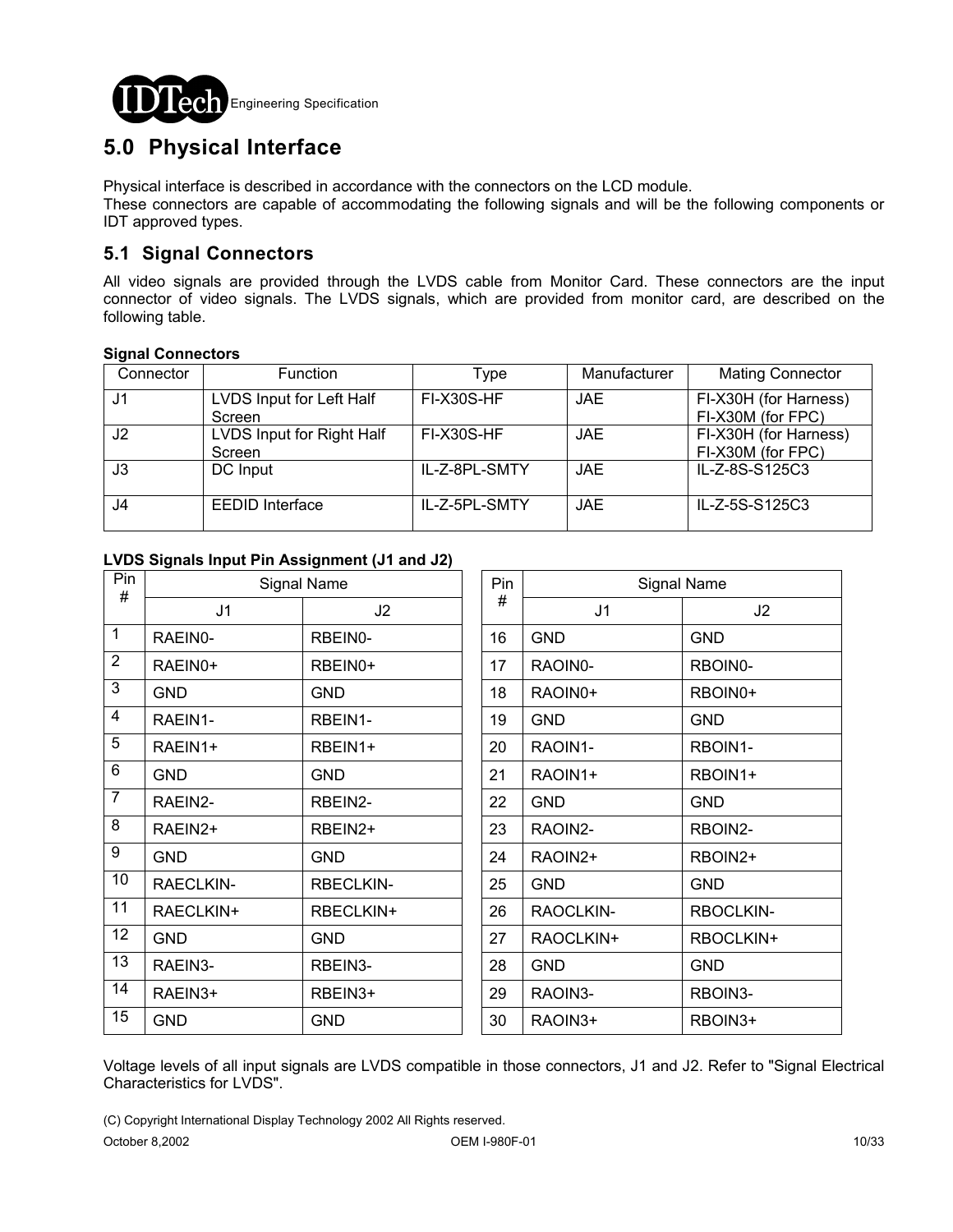

#### **Logic DC Input Pin Assignment (J3)**

| ־ ש־<br>p.<br>Pin# | - 30<br>$\sim$ $\sim$ $\sim$ $\prime$<br>Signal Name |
|--------------------|------------------------------------------------------|
|                    | Return                                               |
| $\overline{2}$     | Return                                               |
| 3                  | Return                                               |
| 4                  | Return                                               |
| 5                  | Vin                                                  |
| 6                  | Vin                                                  |
| $\overline{7}$     | Vin                                                  |
| 8                  | Vin                                                  |

### **EEDID Interface Pin Assignment (J4)**

| Pin# | <b>Signal Name</b> |
|------|--------------------|
|      | <b>EEDID Vcc</b>   |
| 2    | Reserved           |
| 3    | <b>SCL</b>         |
|      | <b>SDA</b>         |
| 5    | <b>GND</b>         |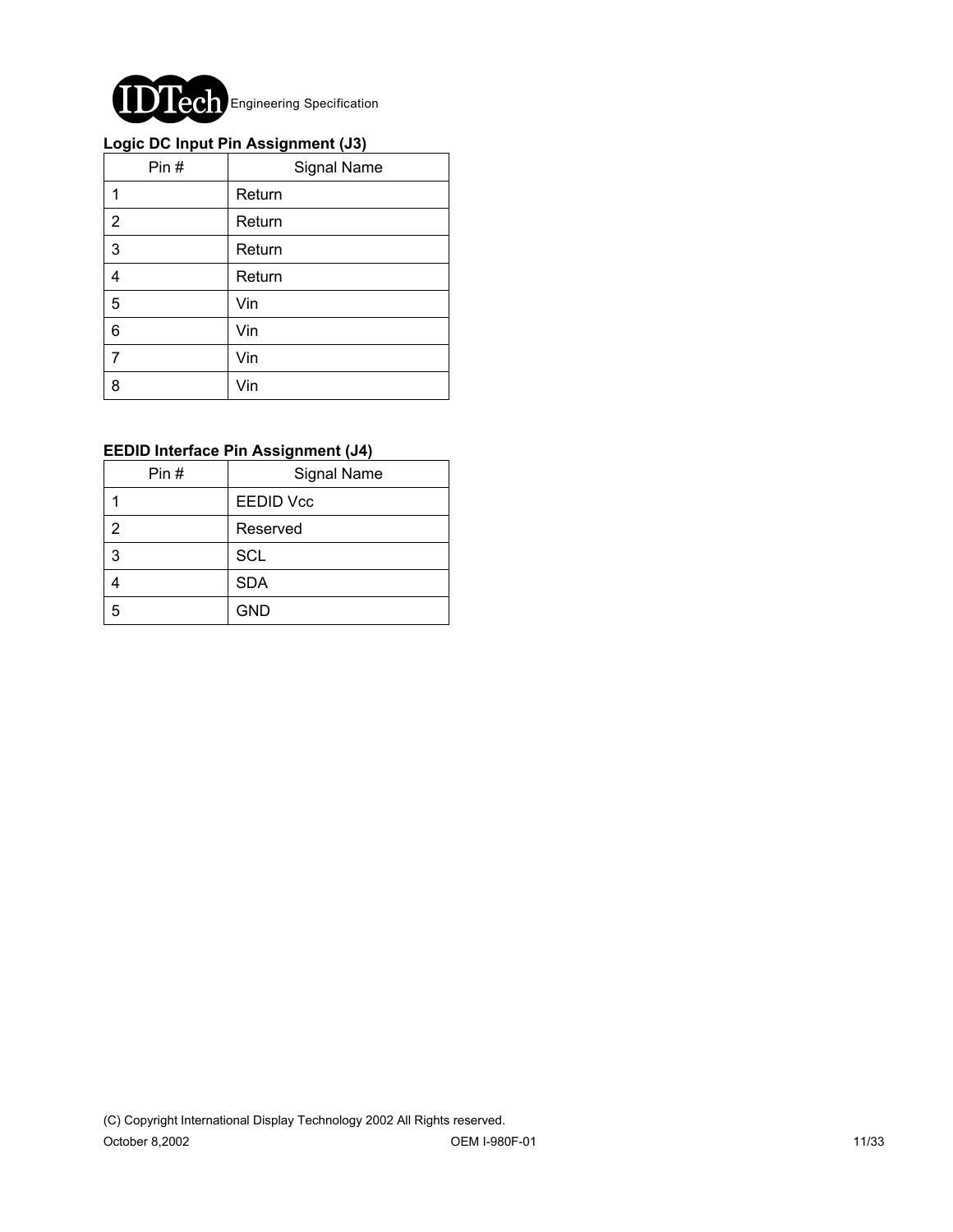

### **5.2 Back Light Connector**

### **Backlight Connector on Inverter Card**

| Connector | <b>Function</b>     | Connector Type | Manufacturer | <b>Mating Connector</b> |
|-----------|---------------------|----------------|--------------|-------------------------|
| CN-1      | Input for Backlight | B12B-PH-SM3-TB | JST          | <b>PHR-12</b>           |

### **Inverter Input Connector (CN-1)**

| Pin#                    | <b>Signal Name</b> |
|-------------------------|--------------------|
| 1                       | <b>VBL</b>         |
| $\overline{2}$          | <b>VBL</b>         |
| 3                       | <b>VBL</b>         |
| $\overline{\mathbf{4}}$ | <b>VBL</b>         |
| 5                       | <b>VBL</b>         |
| 6                       | <b>GND</b>         |
| $\overline{7}$          | <b>GND</b>         |
| 8                       | <b>GND</b>         |
| 9                       | <b>GND</b>         |
| 10                      | <b>GND</b>         |
| 11                      | <b>VDIM</b>        |
| 12                      | <b>BLON</b>        |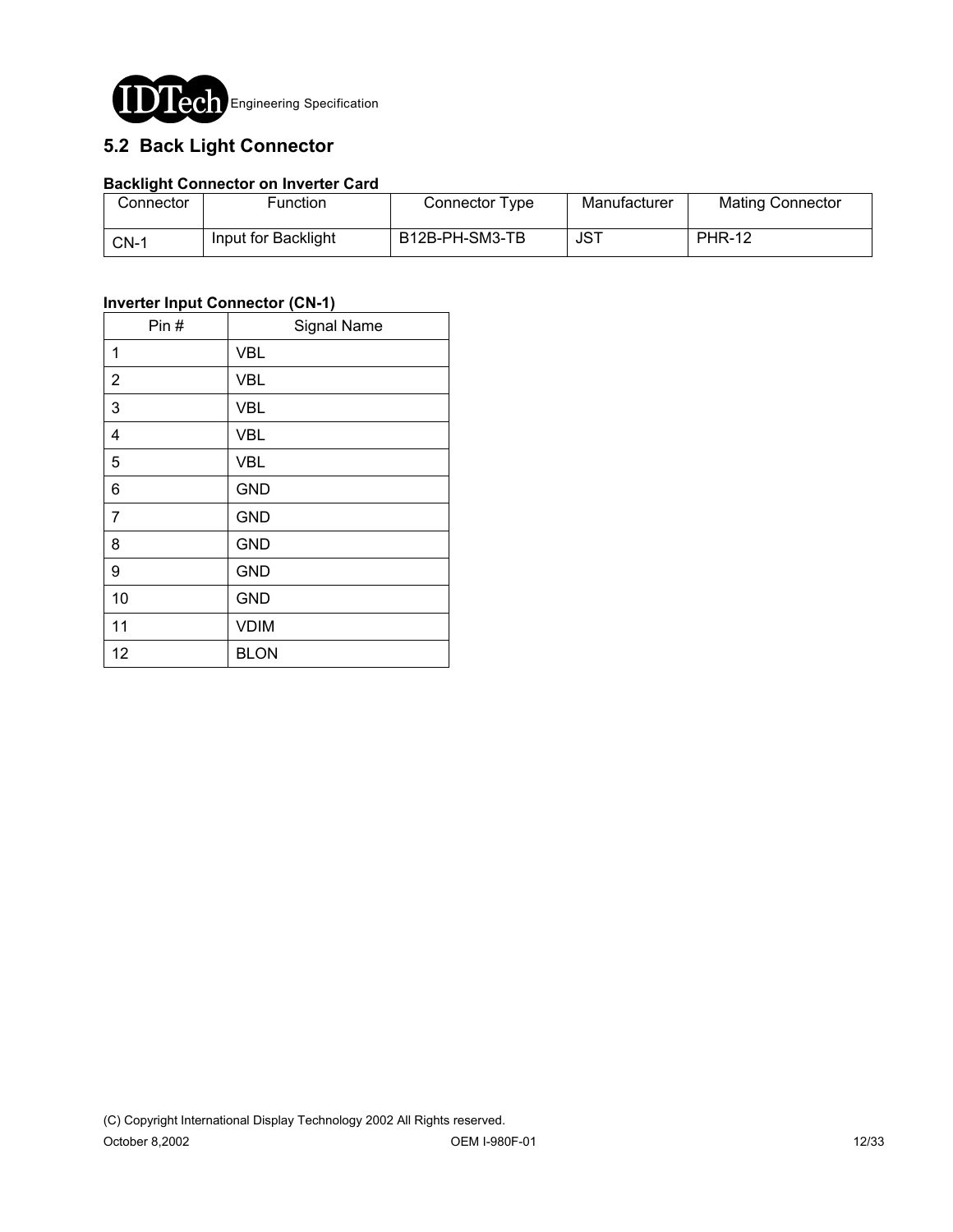

### **5.3 Interface Signal Description**

#### **Signal Description for J1, J2**

| <b>SIGNAL NAME</b> |                  | Description                                                       |
|--------------------|------------------|-------------------------------------------------------------------|
| J <sub>1</sub>     | J2               |                                                                   |
| RAEIN0-            | RBEIN0-          | Negative LVDS differential data input (Even data, LVDS-RxE-0)     |
| RAEIN0+            | RBEIN0+          | Positive LVDS differential data input (Even data, LVDS-RxE-0)     |
| RAEIN1-            | RBEIN1-          | Negative LVDS differential data input (Even data, LVDS-RxE-1)     |
| RAEIN1+            | RBEIN1+          | Positive LVDS differential data input (Even data, LVDS-RxE-1)     |
| RAEIN2-            | RBEIN2-          | Negative LVDS differential data input (Even data, LVDS-RxE-2)     |
| RAEIN2+            | RBEIN2+          | Positive LVDS differential data input (Even data, LVDS-RxE-2)     |
| RAEIN3-            | RBEIN3-          | Negative LVDS differential data input (Even data, LVDS-RxE-3)     |
| RAEIN3+            | RBEIN3+          | Positive LVDS differential data input (Even data, LVDS-RxE-3)     |
| RAECLKIN-          | <b>RBECLKIN-</b> | Negative LVDS differential clock input (Even clock, LVDS-RxE-CLK) |
| RAECLKIN+          | RBECLKIN+        | Positive LVDS differential clock input (Even clock, LVDS-RxE-CLK) |
| RAOIN0-            | RBOIN0-          | Negative LVDS differential data input (Odd data, LVDS-RxO-0)      |
| RAOIN0+            | RBOIN0+          | Positive LVDS differential data input (Odd data, LVDS-RxO-0)      |
| RAOIN1-            | RBOIN1-          | Negative LVDS differential data input (Odd data, LVDS-RxO-1)      |
| RAOIN1+            | RBOIN1+          | Positive LVDS differential data input (Odd data, LVDS-RxO-1)      |
| RAOIN2-            | RBOIN2-          | Negative LVDS differential data input (Odd data, LVDS-RxO-2)      |
| RAOIN2+            | RBOIN2+          | Positive LVDS differential data input (Odd data, LVDS-RxO-2)      |
| RAOIN3-            | RBOIN3-          | Negative LVDS differential data input (Odd data, LVDS-RxO-3)      |
| RAOIN3+            | RBOIN3+          | Positive LVDS differential data input (Odd data, LVDS-RxO-3)      |
| RAOCLKIN-          | RBOCLKIN-        | Negative LVDS differential clock input (Odd clock, LVDS-RxO-CLK)  |
| RAOCLKIN+          | RBOCLKIN+        | Positive LVDS differential clock input (Odd clock, LVDS-RxO-CLK)  |
| <b>GND</b>         | <b>GND</b>       | Ground                                                            |

**Note :** 

1. Input signals of odd and even clock shall be the same timing.

2. The module uses a 100-ohm resister between positive and negative data lines of each receiver input.

3. Even: First Pixel, Odd: Second Pixel

4. J1: Stripe A (Left Half), J2: Stripe B (Right Half)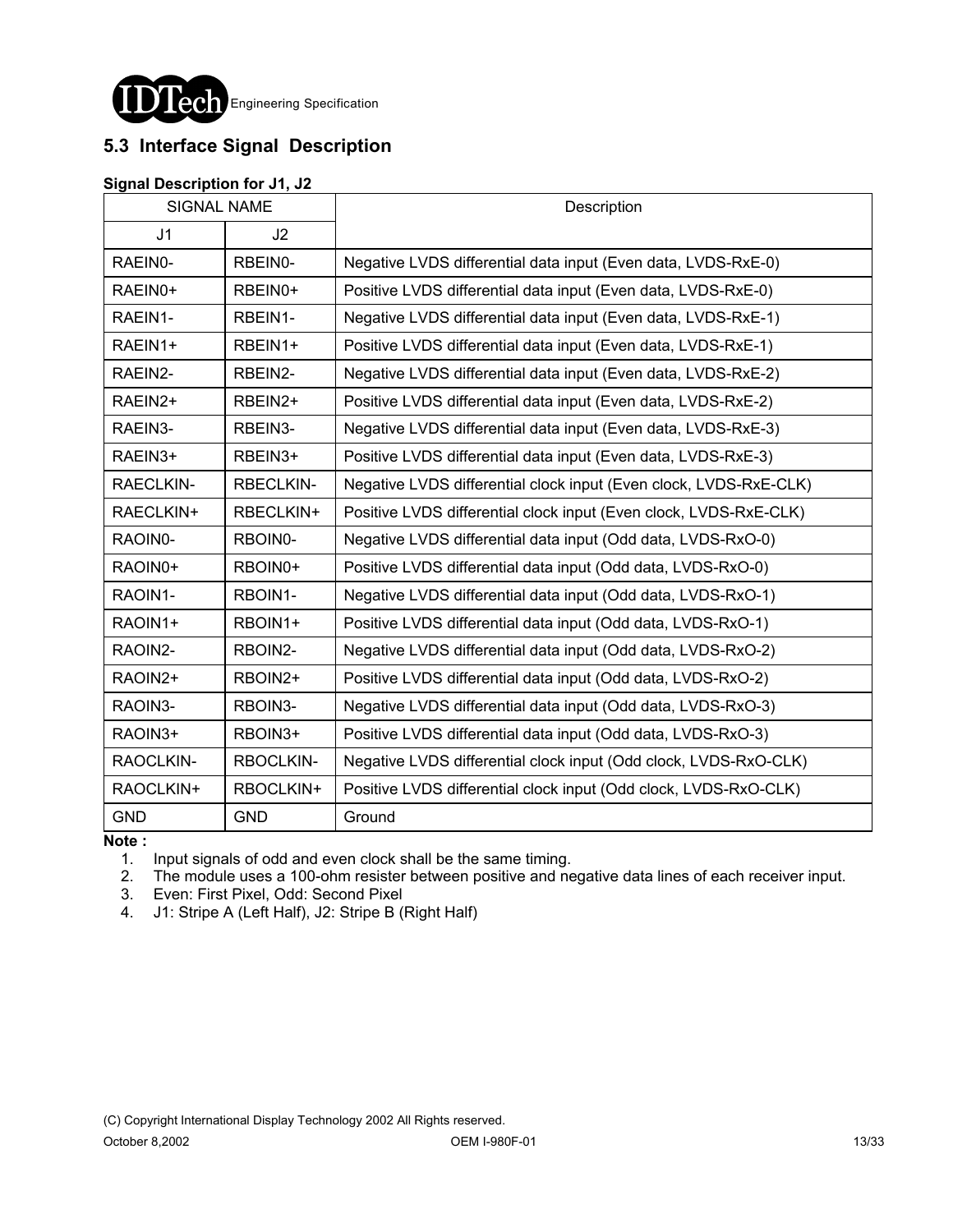

#### **Signal Description for J3**

| SIGNAL NAME | Description                     |
|-------------|---------------------------------|
| Return      | Return to Power Supply (Ground) |
| Vin         | +12V Power Supply               |

#### **Signal Description for J4**

| SIGNAL NAME | Description                       |  |  |  |  |
|-------------|-----------------------------------|--|--|--|--|
| EEDID Vcc   | +3.3V Power Supply for EEDID Chip |  |  |  |  |
| <b>SCL</b>  | <b>EEDID Clock</b>                |  |  |  |  |
| <b>SDA</b>  | EEDID Data                        |  |  |  |  |
| Reserved    | Reserved                          |  |  |  |  |

### **Backlight Power Connector Signal Description for CN-1 on Inverter Card**

| SIGNAL NAME | Description                                                                                        |
|-------------|----------------------------------------------------------------------------------------------------|
| VBL         | Power source line, 11.0 - 12.6 V                                                                   |
| <b>GND</b>  | Ground line for VBL, BLON, VDIM. To connect screw hole pattern through<br>0 ohm resister           |
| <b>VDIM</b> | Dimming control voltage input. (0 - 3V)<br>0V: Maximum brightness, 3V: Minimum brightness          |
| <b>BLON</b> | Backlight on and off control signal.<br>High (active): Backlight on, Low (inactive): Backlight off |

**Note :** Refer to the attached drawing for the connector position and pin No. 1 position.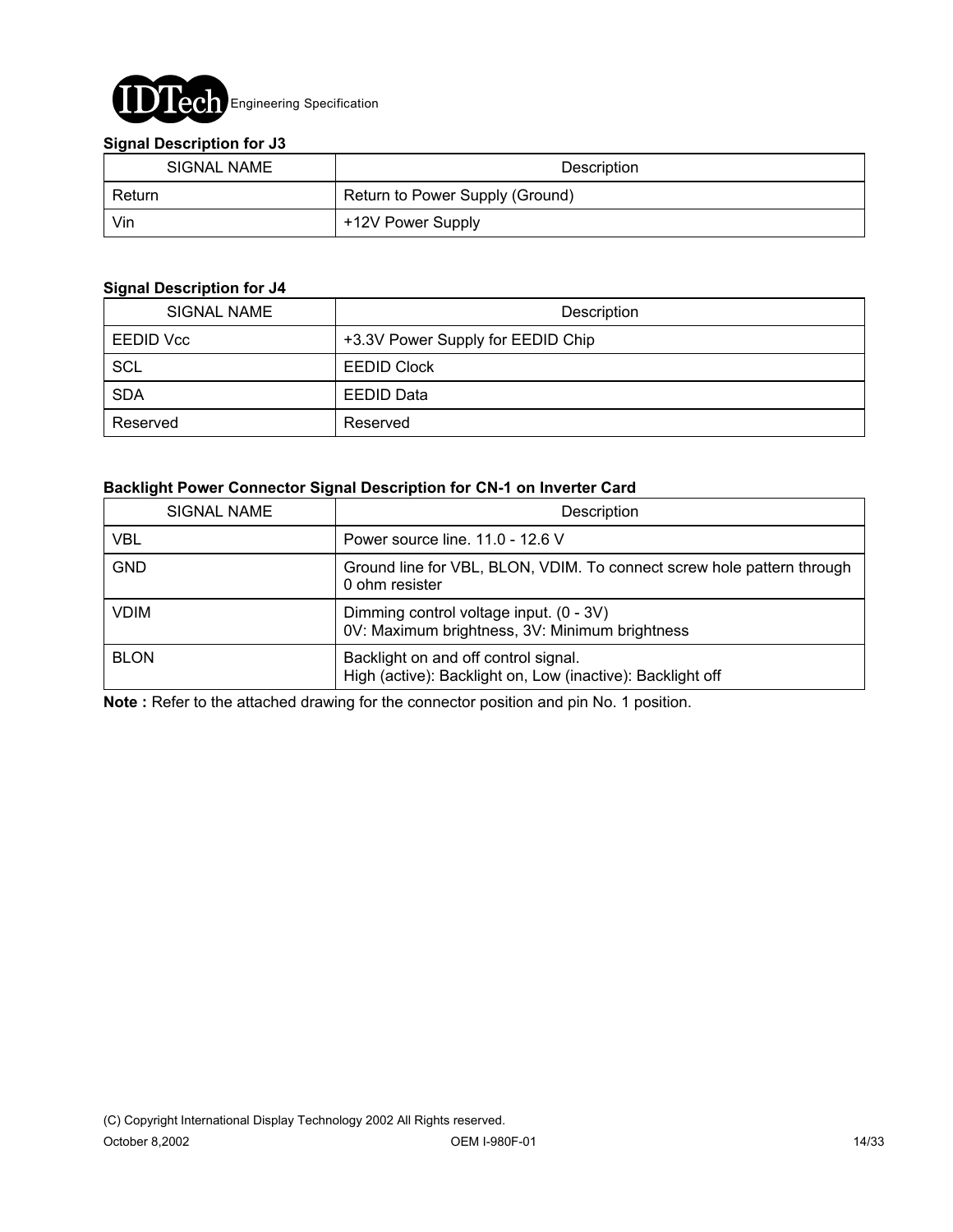

### **Signal Description**

| <b>SIGNAL NAME</b> | Description                                                              |
|--------------------|--------------------------------------------------------------------------|
| +A7 (EA7/OA7)      | A Sub Pixel Data 7 (MSB)                                                 |
| +A6 (EA6/OA6)      | A Sub Pixel Data 6                                                       |
| +A5 (EA5/OA5)      | A Sub Pixel Data 5                                                       |
| +A4 (EA4/OA4)      | A Sub Pixel Data 4                                                       |
| +A3 (EA3/OA3)      | A Sub Pixel Data 3                                                       |
| +A2 (EA2/OA2)      | A Sub Pixel Data 2                                                       |
| +A1 (EA1/OA1)      | A Sub Pixel Data 1                                                       |
| +A0 (EA0/OA0)      | A Sub Pixel Data 0 (LSB)                                                 |
| (EVEN/ODD)         |                                                                          |
|                    | A Sub Pixel Data: Each A Sub pixel's brightness data consists of these 8 |
|                    | bits pixel data.                                                         |
| +B7 (EB7/OB7)      | B Sub Pixel Data 7 (MSB)                                                 |
| +B6 (EB6/OB6)      | B Sub Pixel Data 6                                                       |
| +B5 (EB5/OB5)      | B Sub Pixel Data 5                                                       |
| +B4 (EB4/OB4)      | <b>B Sub Pixel Data 4</b>                                                |
| +B3 (EB3/OB3)      | B Sub Pixel Data 3                                                       |
| +B2 (EB2/OB2)      | <b>B Sub Pixel Data 2</b>                                                |
| +B1 (EB1/OB1)      | <b>B Sub Pixel Data 1</b>                                                |
| +B0 (EB0/OB0)      | B Sub Pixel Data 0 (LSB)                                                 |
| (EVEN/ODD)         |                                                                          |
|                    | B Sub Pixel Data: Each B Sub pixel's brightness data consists of these 8 |
|                    | bits pixel data.                                                         |
| +C7 (EC7/OC7)      | C Sub Pixel Data 7 (MSB)                                                 |
| +C6 (EC6/OC6)      | C Sub Pixel Data 6                                                       |
| +C5 (EC5/OC5)      | C Sub Pixel Data 5                                                       |
| +C4 (EC4/OC4)      | C Sub Pixel Data 4                                                       |
| +C3 (EC3/OC3)      | C Sub Pixel Data 3                                                       |
| +C2 (EC2/OC2)      | C Sub Pixel Data 2                                                       |
| +C1 (EC1/OC1)      | C Sub Pixel Data 1                                                       |
| +C0 (EC0/OC0)      | C Sub Pixel Data 0 (LSB)                                                 |
| (EVEN/ODD)         |                                                                          |
|                    | C Sub Pixel Data: Each C Sub pixel's brightness data consists of these 8 |
|                    | bits pixel data.                                                         |
| <b>DTCLK</b>       | Data Clock: The typical frequency is 74.0MHz.                            |
| (EVEN/ODD)         | The signal is used to strobe the pixel +data and the +DSPTMG             |
| +DSPTMG (DSP)      | When the signal is high, the pixel data shall be valid to be displayed.  |
| VSYNC (V-S)        | Vertical Sync: This signal is synchronized with DTCLK. Both active       |
|                    | high/low signals are acceptable.                                         |
| HSYNC (H-S)        | Horizontal Sync: This signal is synchronized with DTCLK. Both active     |
|                    | high/low signals are acceptable.                                         |

**Note :** Output signals from any system shall be Hi-Z state when Vin is off.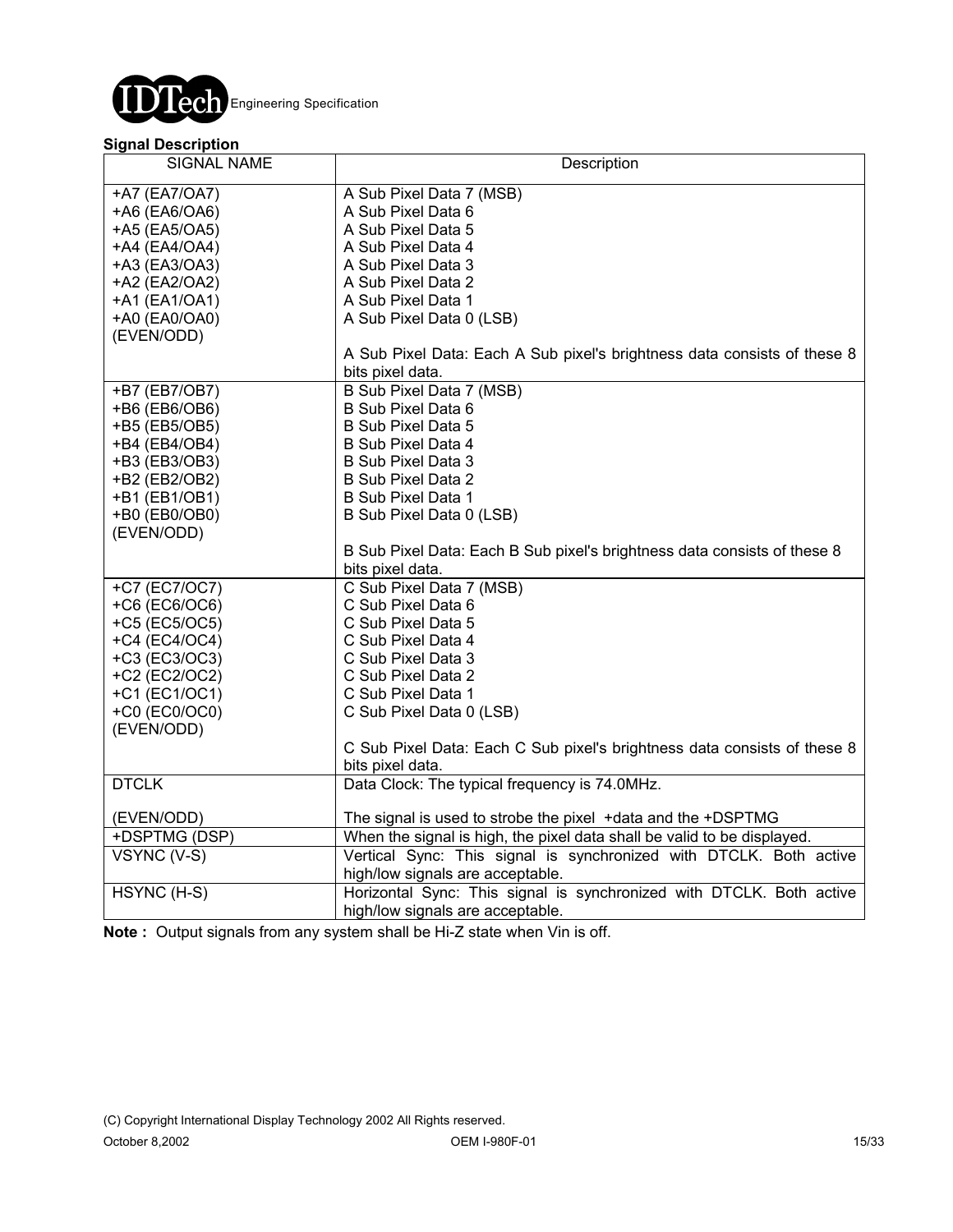

LVDS per each channel becomes as below. Each channel has Hsync (H-S), Vsync (V-S) and DSPTMG (DSP).



**Note :** A/B/C data 7: MSB, A/B/C data 0: LSB, DSP = DSPTMG, V-S = Vsync, H-S = Hsync, x: A (Stripe A)or B(Stripe B)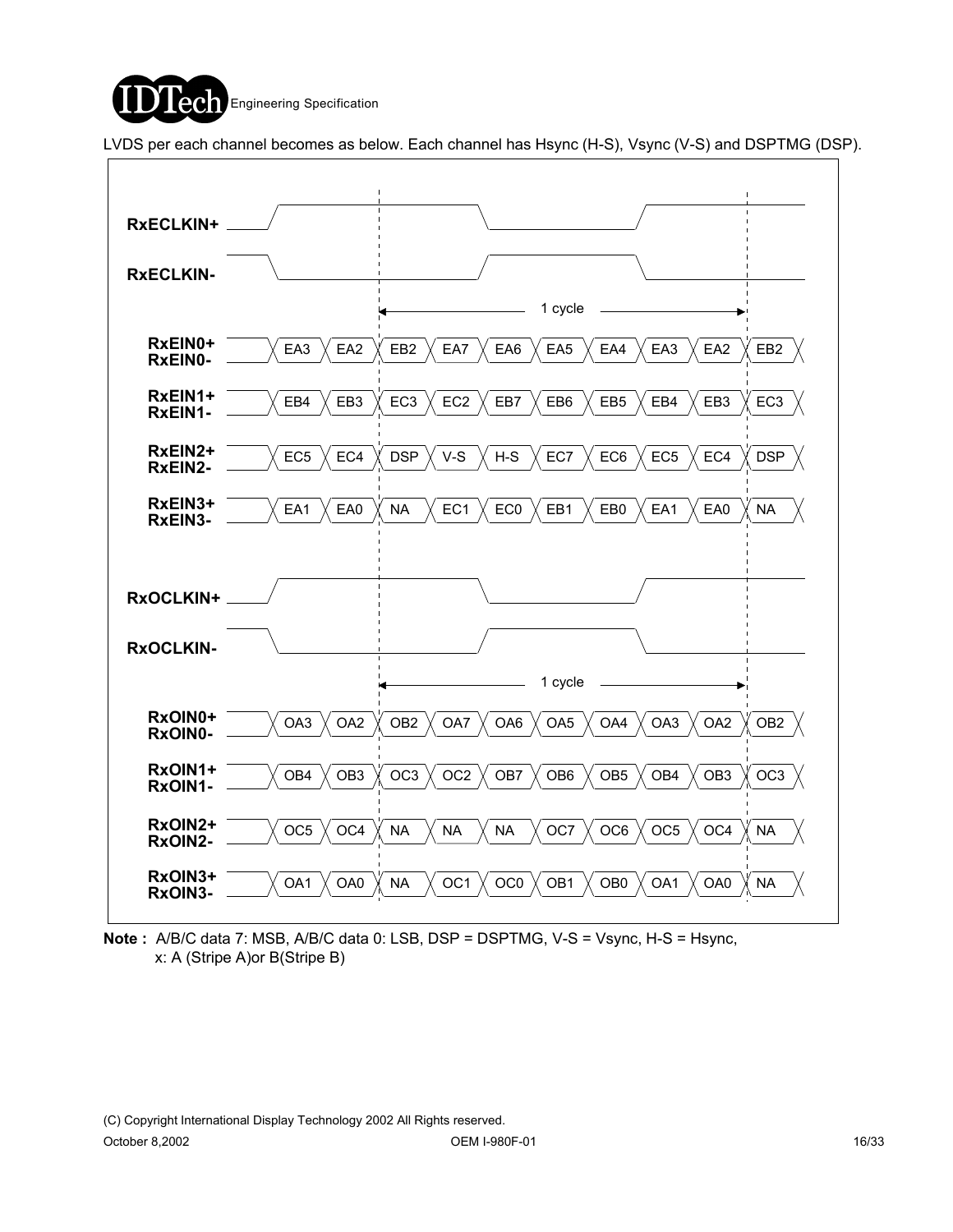

### **5.4 Interface Signal Electrical Characteristics**

### **5.4.1 Signal Electrical Characteristics for LVDS Receiver**

Each signal characteristics are as follows;

#### **Electrical Characteristics**

| Parameter                            | Symbol       | Min                              | Max                     | unit | Conditions    |
|--------------------------------------|--------------|----------------------------------|-------------------------|------|---------------|
| Differential Input High Threshold    | Vth          |                                  | $+100$                  | [mV] | $Vcm=+1.2V$   |
| Differential Input Low Threshold     | Vtl          | $-100$                           |                         | [mV] | $Vcm=+1.2V$   |
| Magnitude Differential Input Voltage | <b>IVidl</b> | 100                              | 600                     | [mV] |               |
| Common Mode Input Voltage            | Vic          | $0.825 + \frac{ \text{Vid} }{2}$ | 2.0 - $\frac{ Vid }{2}$ | [V]  | Vth-Vtl=200mV |
| Common Mode Voltage Offset           | $\wedge$ Vcm | -50                              | +50                     | [mV] | Vth-Vtl=200mV |

**Note:** 

- ! Input signals shall be low or Hi-Z state when VDD is off.
- ! All electrical characteristics for LVDS signal are defined and shall be measured at the interface connector of LCD (see Figure Measurement system).
- . IAQS80F has a 100-ohm resister between poritive and negative lines of each LVDS signal input.

### Voltage Definitions

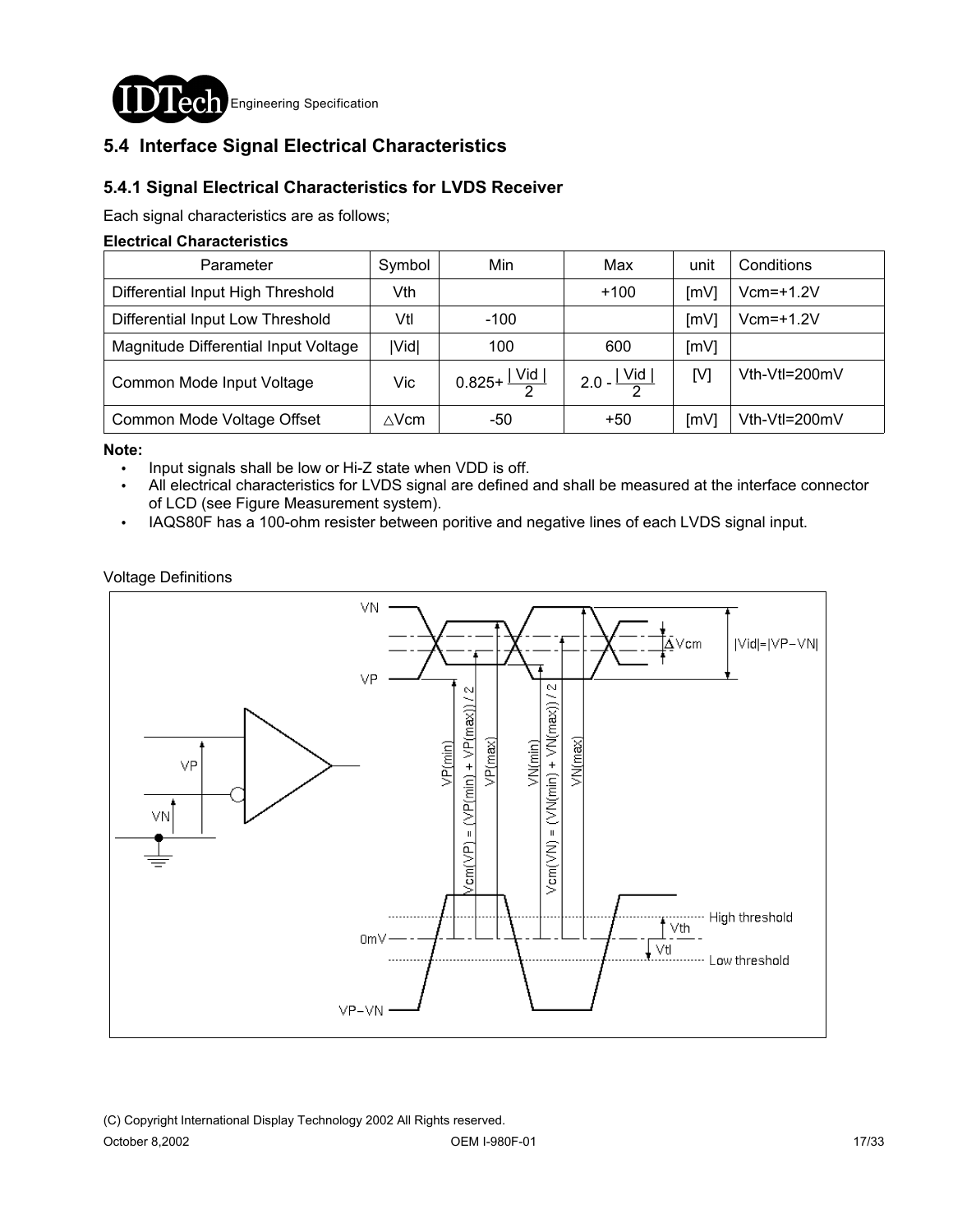

Measurement system



#### **LVDS Receiver AC Characteristics**

| Parameter                      | Symbol | Min    | Typ  | Max    | Unit                 | Conditions                                                  |
|--------------------------------|--------|--------|------|--------|----------------------|-------------------------------------------------------------|
| <b>Clock Frequency</b>         | fc     |        | 74.0 |        | [MHz]                |                                                             |
| Cycle Time                     | tc     |        | 13.5 |        | [ns]                 |                                                             |
| Data Setup Time (Note 2)       | Tsu    | 500    |      |        | [ps]                 | $fc = 74.0$ [MHz],<br>$tCCJ < 50$ [ps],                     |
| Data Hold Time (Note 2)        | Thd    | 500    |      |        | [ps]                 | Vth-Vtl=200[mV],<br>$Vcm = 1.2[V],$<br>$\triangle$ Vcm=0[V] |
| Cycle-to-cycle jitter (Note 3) | TCCJ   | $-150$ |      | $+150$ | [ps]                 |                                                             |
| Cycle Modulation Rate (Note 4) | tCJavg |        |      | 20     | [ps/c <sub>k</sub> ] |                                                             |

**Note :**

- 1. All values are at Vin=12.0[V], Ta=25[C deg.].
- 2. See figure "LVDS Format" and "Detail Timing Definition" for definition.
- 3. Jitter is the magnitude of the change in input clock period.
- 4. This specification defines maximum average cycle modulation rate in peak-to-peak transition within any 100 clock cycles. Figure "Cycle Modulation Rate" illustrates a case against this requirement. This specification is applied only if input clock peak jitter within any 100 clock cycles is greater than 300ps.

(C) Copyright International Display Technology 2002 All Rights reserved.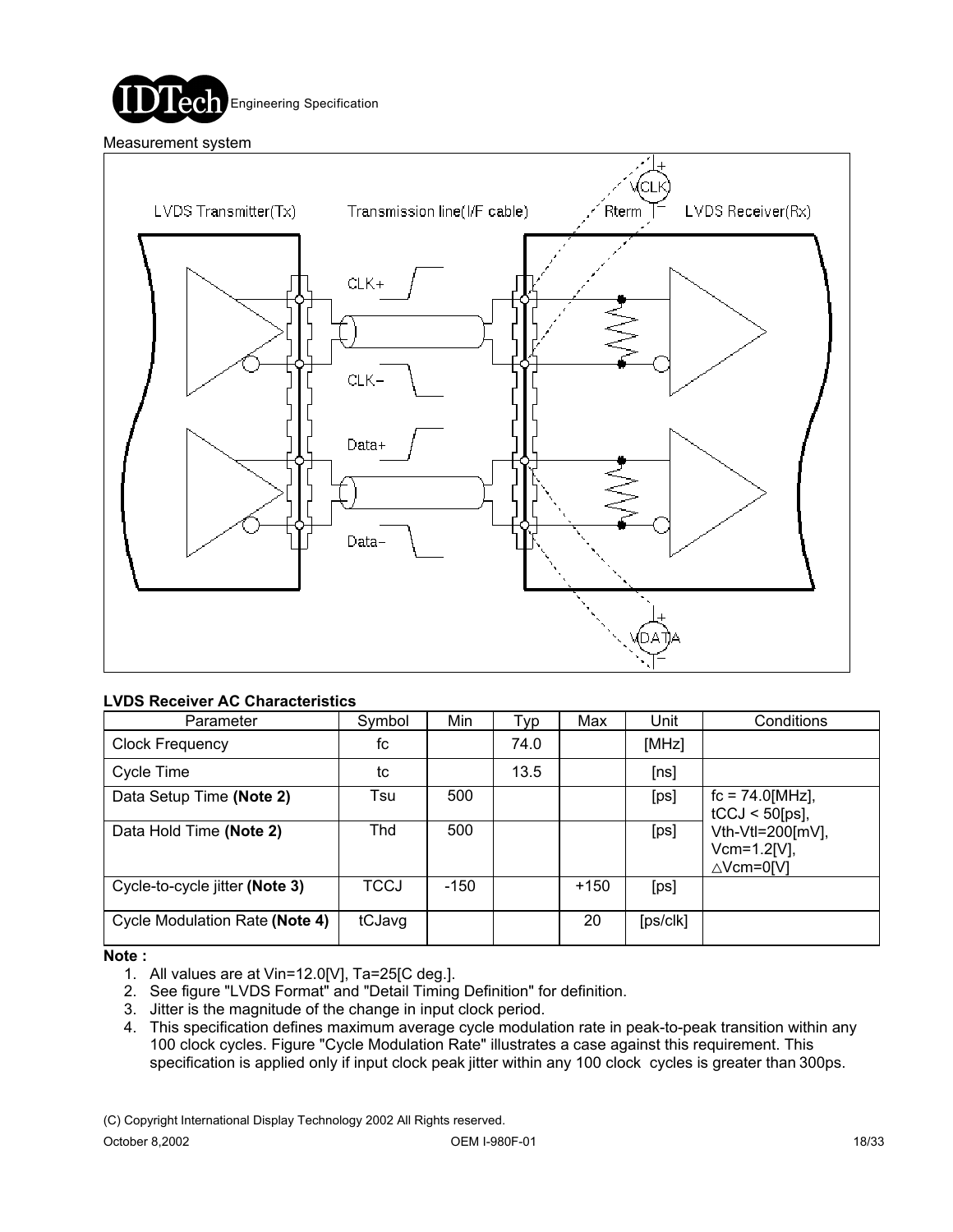

#### Detail Timing Definition



**Note :** Tsu and Thd are internal data sampling window of receiver. Trskm is the system skew margin; i.e., the sum of cable skew, source clock jitter, and other inter-symbol interference, shall be less than Trskm.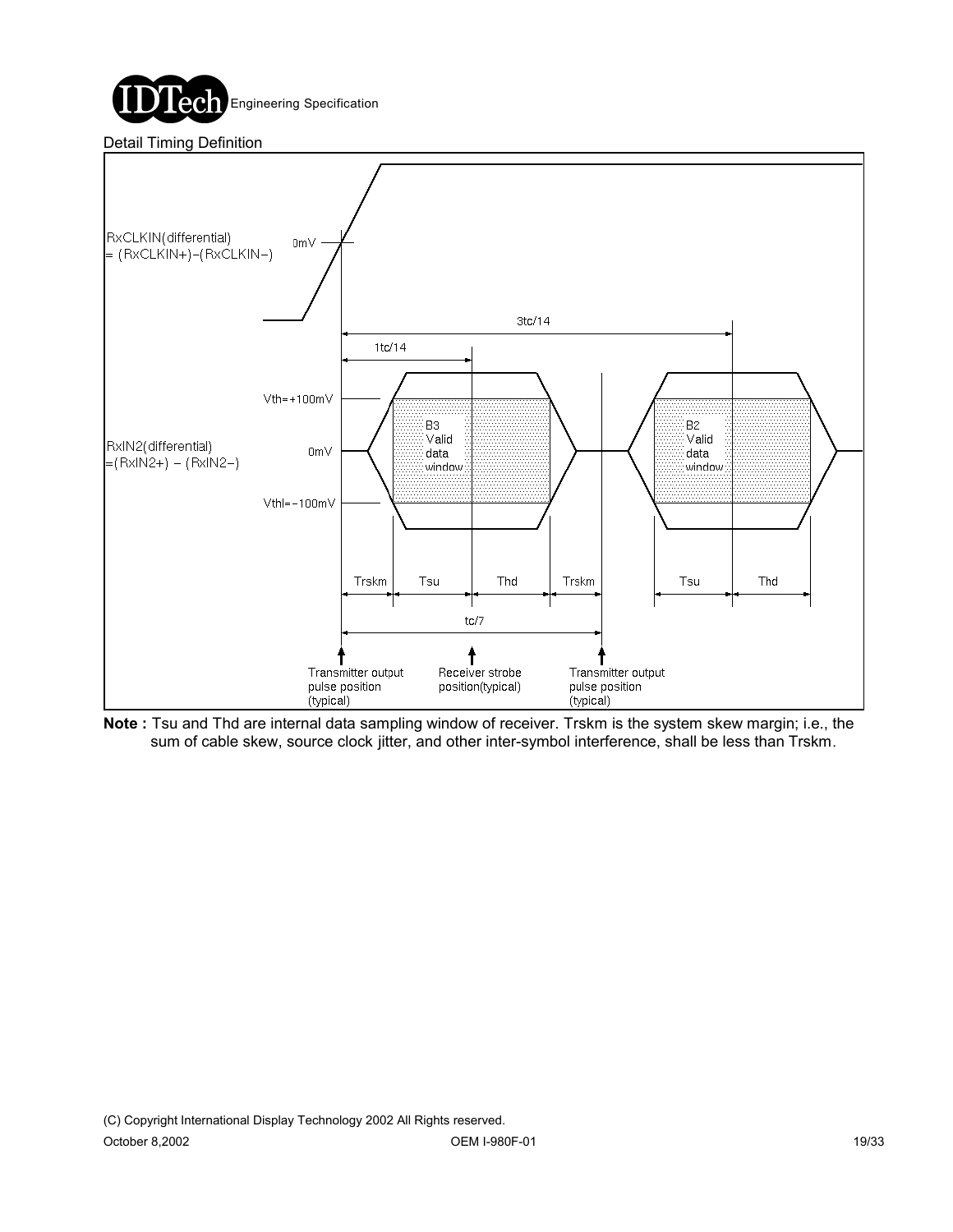

Cycle Modulation Rate

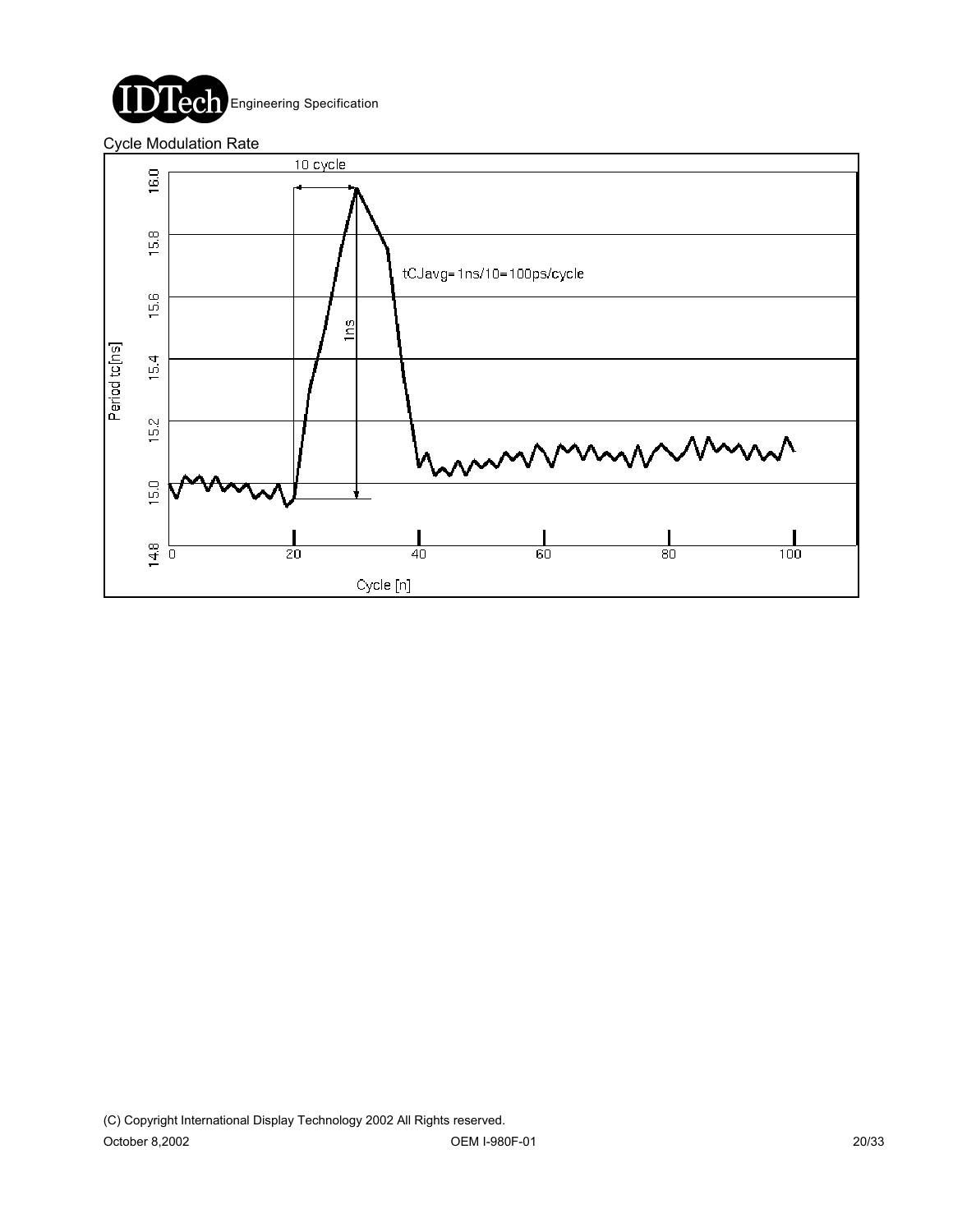

### **LVDS Receiver Internal Circuit**

#### Below figure shows the internal block diagram of the LVDS receiver.

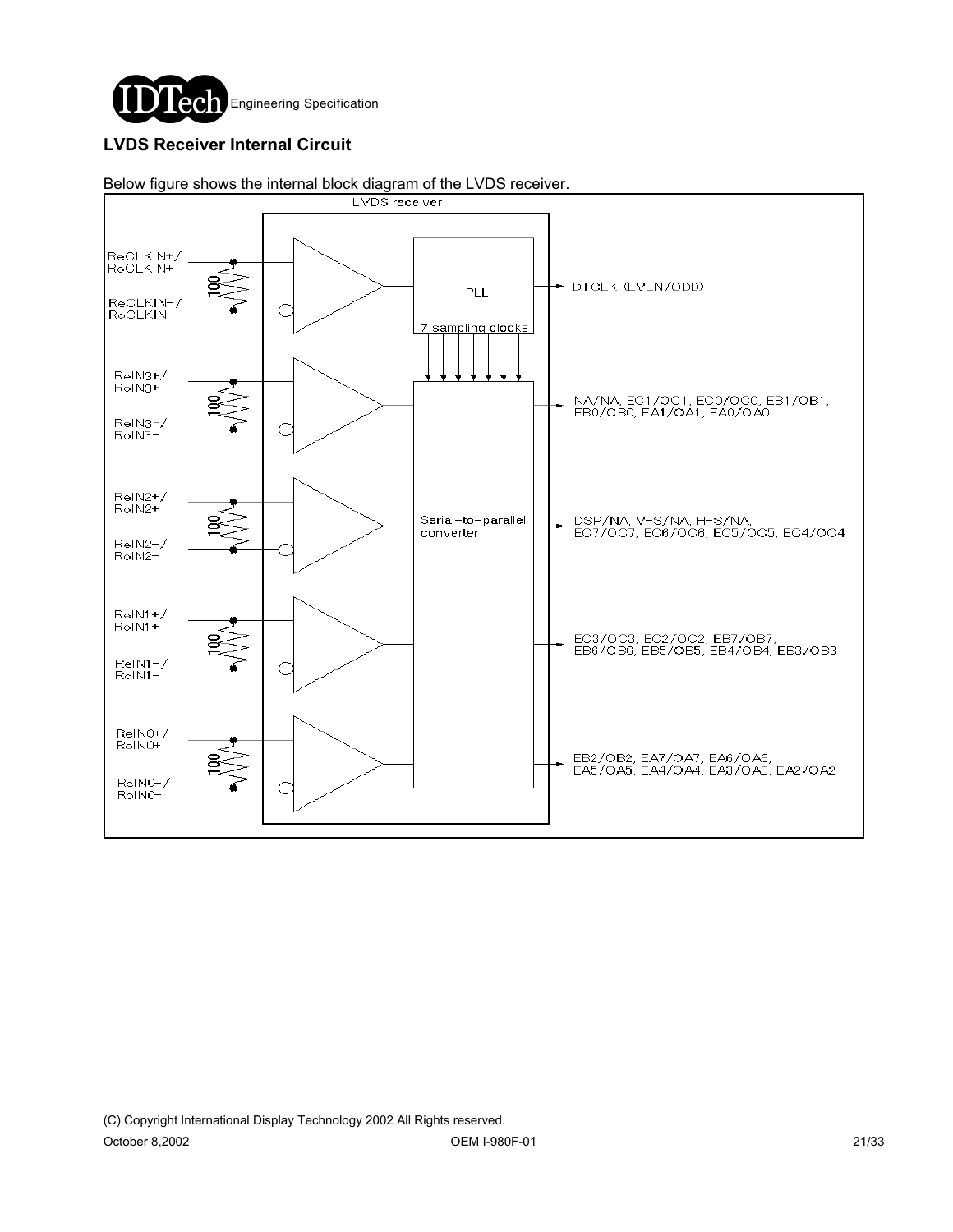

### **5.4.2 Back Light Control Signal Electrical Characteristics**

| <b>NAME</b> | Description         | Min    | Typ | Max | Unit | <b>Note</b>                                   |
|-------------|---------------------|--------|-----|-----|------|-----------------------------------------------|
| <b>BLON</b> | High level voltage  | 2.0    | 3.0 | 5.0 | [V]  |                                               |
|             | Low level voltage   | $-0.3$ | 0.0 | 0.8 | [V]  |                                               |
|             | Current             | $-1.0$ |     | 1.0 | [mA] |                                               |
| <b>VDIM</b> | Input Voltage range | 0.0    |     | 3.0 | [V]  | 0[V] : Brightness Max<br>3[V]: Brightness Min |
|             | Current             | $-1.0$ |     | 1.0 | [mA] |                                               |

### **Inverter Input Signal Electrical Characteristics**

### The following chart is the VDIM versus Dimming Range for your reference.

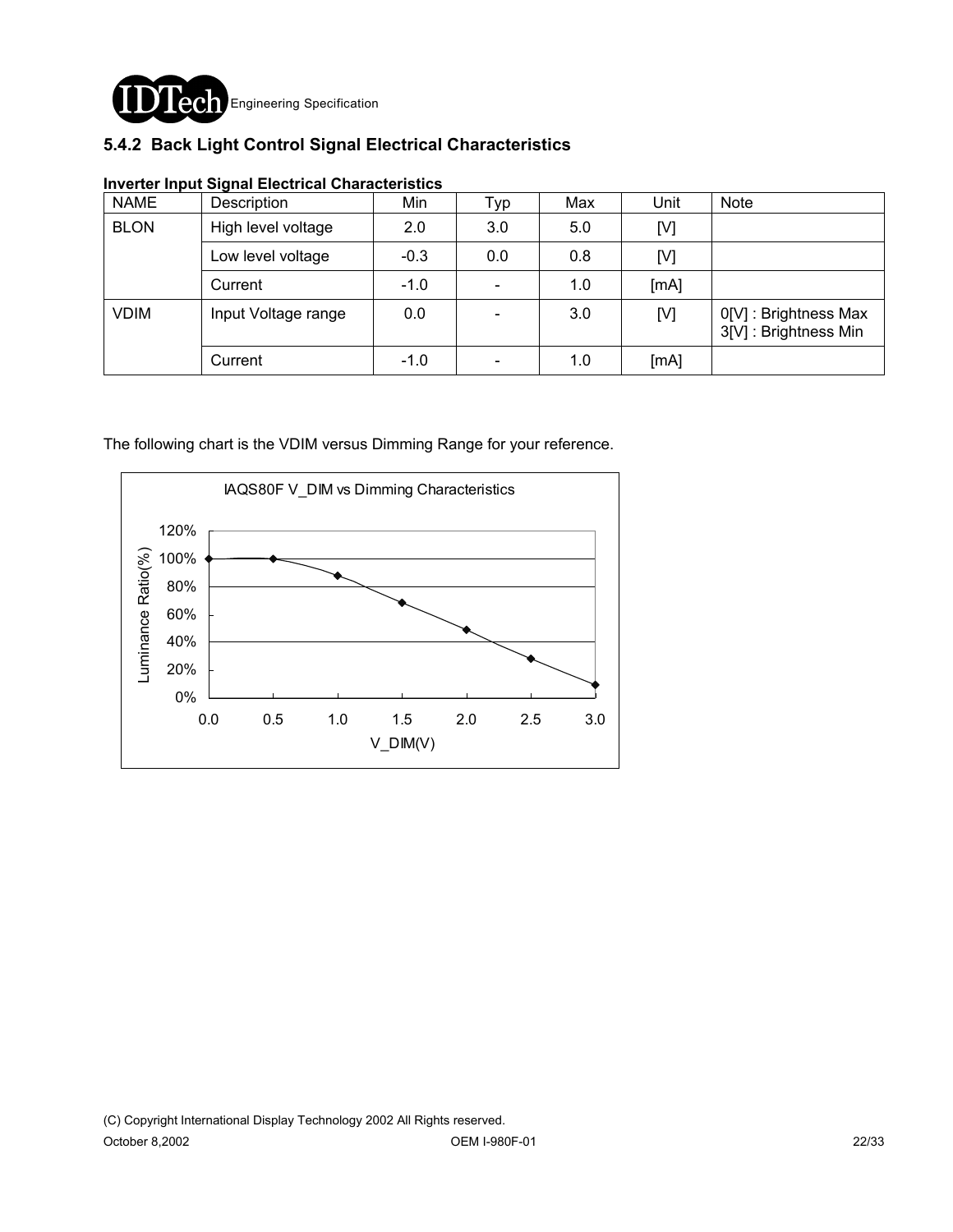

### **5.4.3 Recommended Guidelines for Motherboard PCB Design and Cable Selection**

Following the suggestions below will help to achieve optimal results.

- . Use controlled impedance media for LVDS signals. They should have a matched differential impedance of 100ohm.
- ! Match electrical lengths between traces to minimize signal skew.
- ! Isolate TTL signals from LVDS signals.
- ! For cables, twisted pair, twinax, or flex circuit with close coupled differential traces are recommended.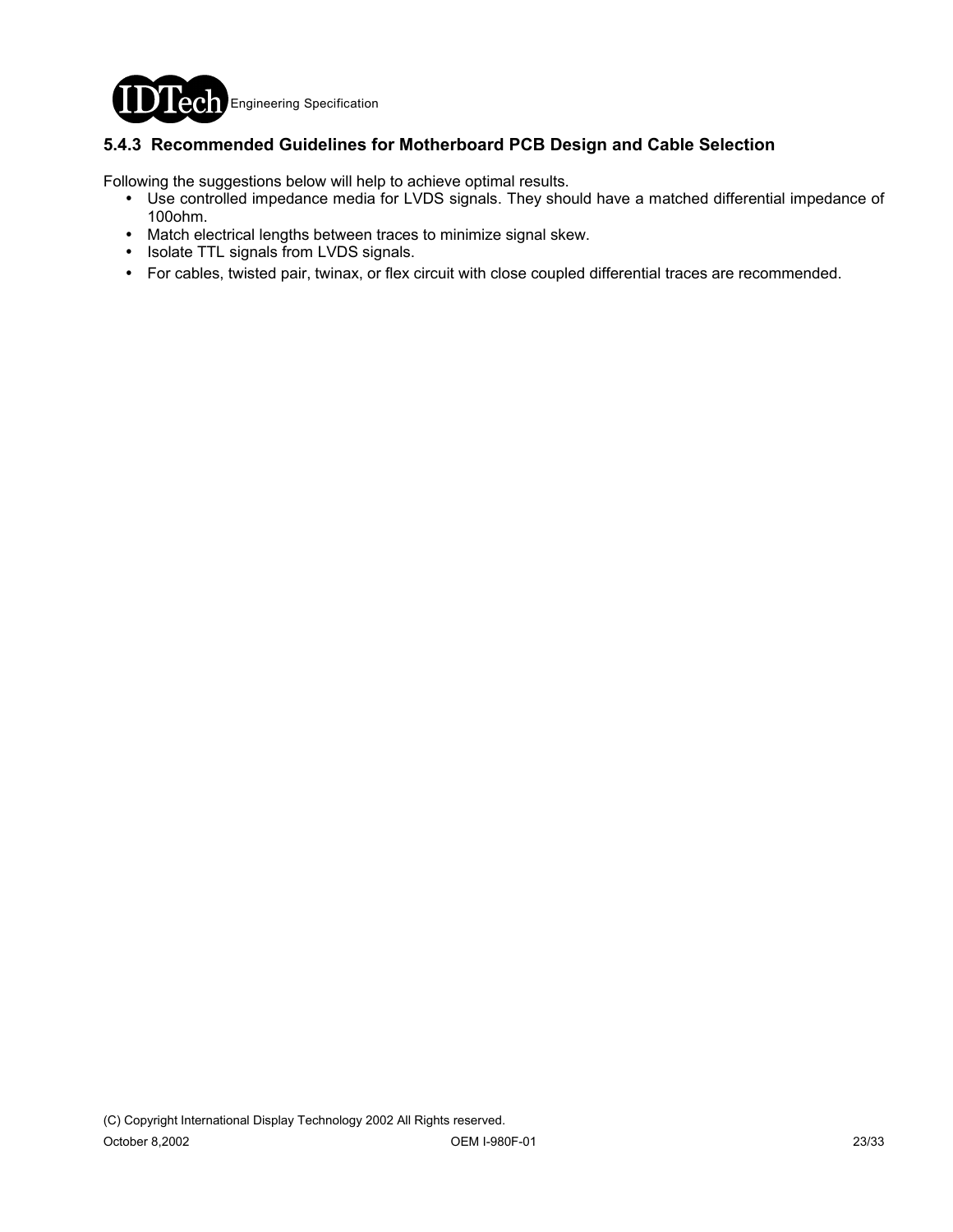

## **6.0 Pixel format image**

Following figure shows the relationship between the input signals and the LCD pixel format image.

IAQS80F has 4 sets of LVDS interface and they are bundled to two channels. The screen is divided into two vertical stripe screens (Stripe A and Stripe B) and each channel controls one of the half-size screens (1280 pixels x 2064 lines included sensor lines). Channel A and Channel B are corresponding to Stripe A and Stripe B individually.

Channel A includes 2 sets of LVDS (LVDS-A-E and LVDS-A-O) and the other channels are also the same manner.

Screen Format

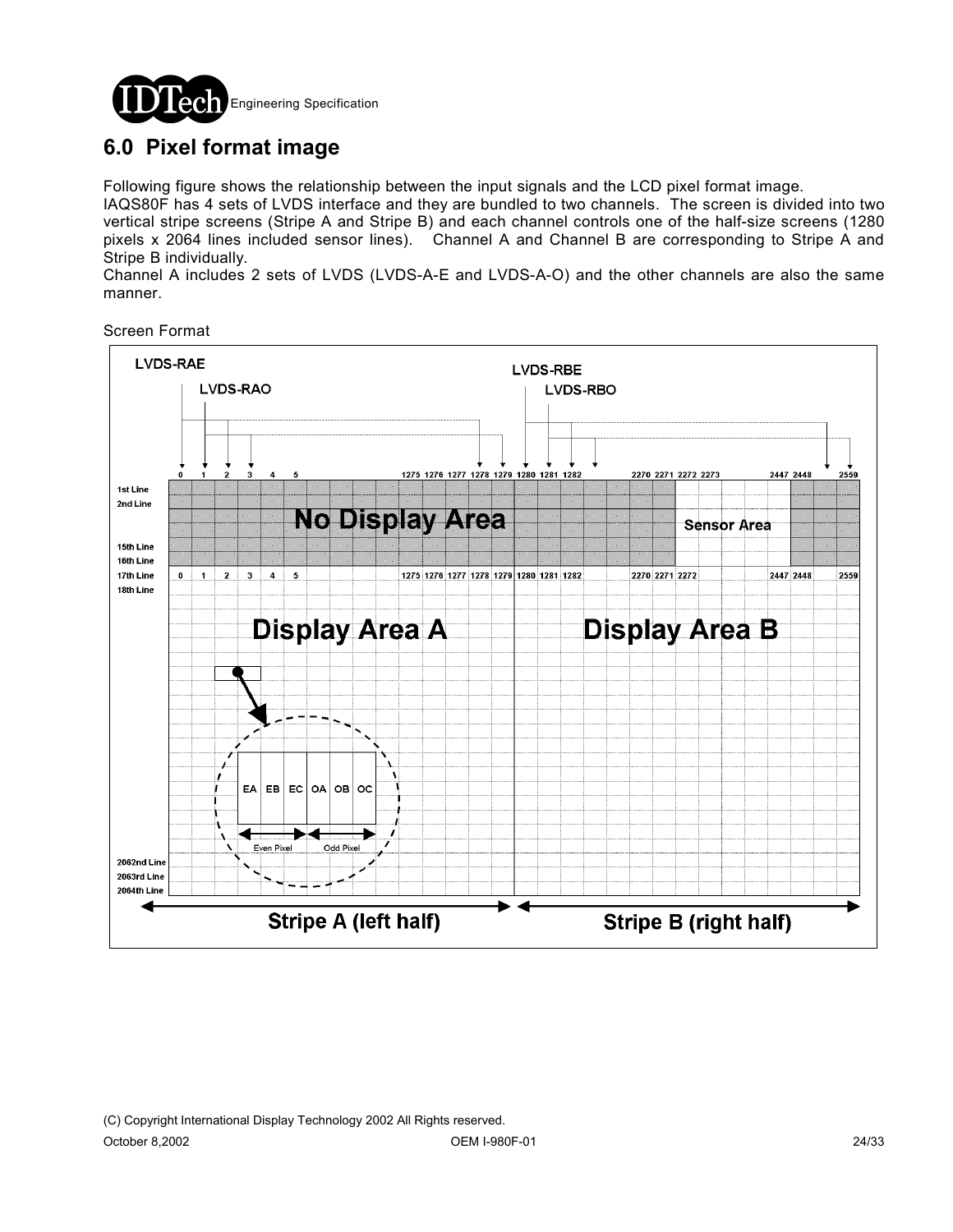

# **7.0 Interface Timings**

### **7.1 Timing Characteristics**

The TFT screen is divided to 2 vertically and each vertical stripe screen has the interface channel to be input video timing. So the number of channel is 2.

Timings among channels should be synchronized with each other (Frame Lock). ==> Same Clock source, Same V/H-Sync timing, Same Video timing

The interface of channel is LVDS (Dual pixel inputs).

The sensor area exists the top of screen. And it is recommended for these areas to be filled with the same image of 1st line of actual displayed image except for calibration time.

Vertical Stripe Screen

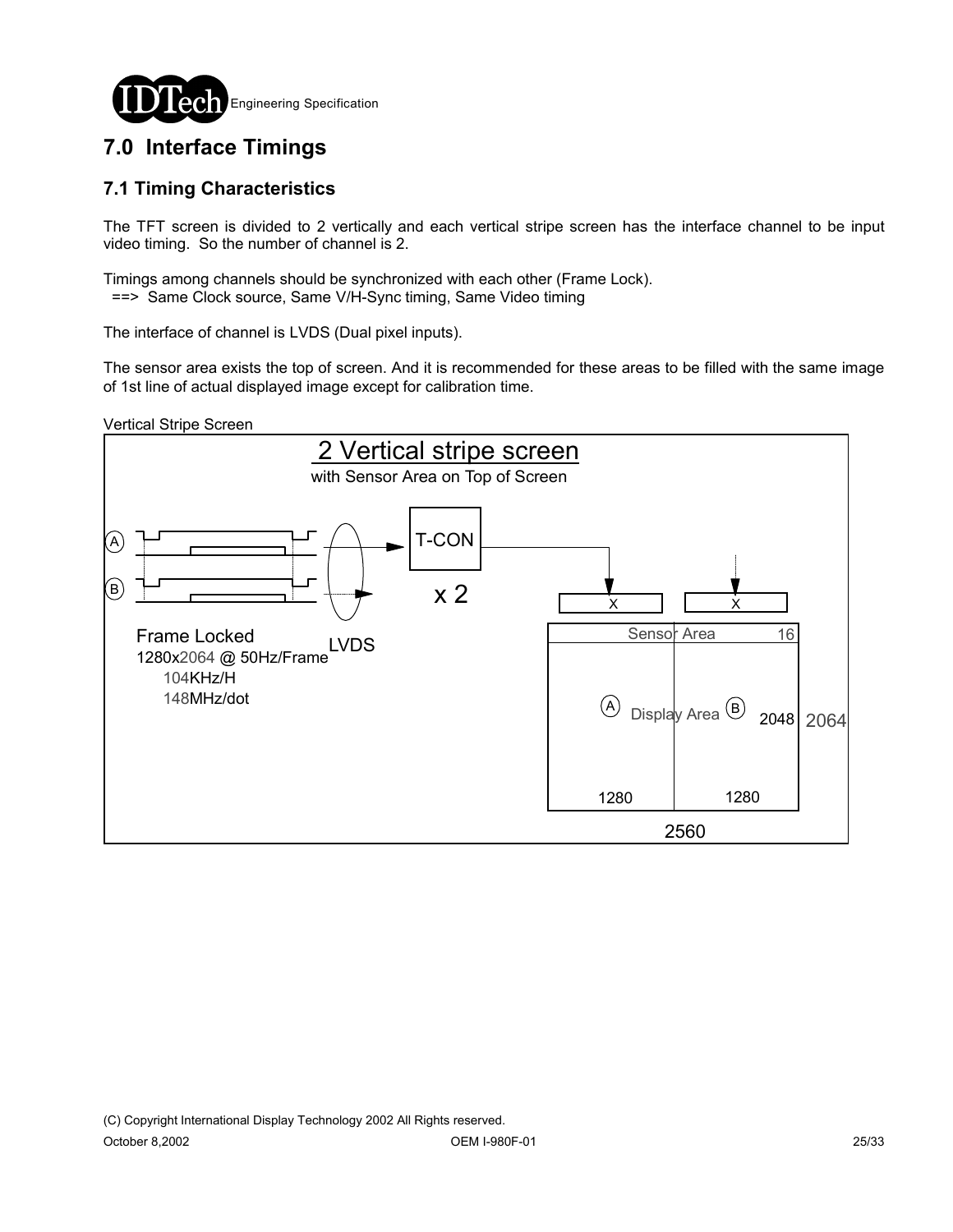

Following is the Video timing per channel to be converted to/from LVDS interface.



**Note :**

- 1. The sensor lines exist on top of screen, and it is recommended for this area to be filled with the same image of 1st line of actual displayed image except for calibration time. And also these lines need DSPTMG.
- 2. Even dot for 1st dot, Odd dot for 2nd dot.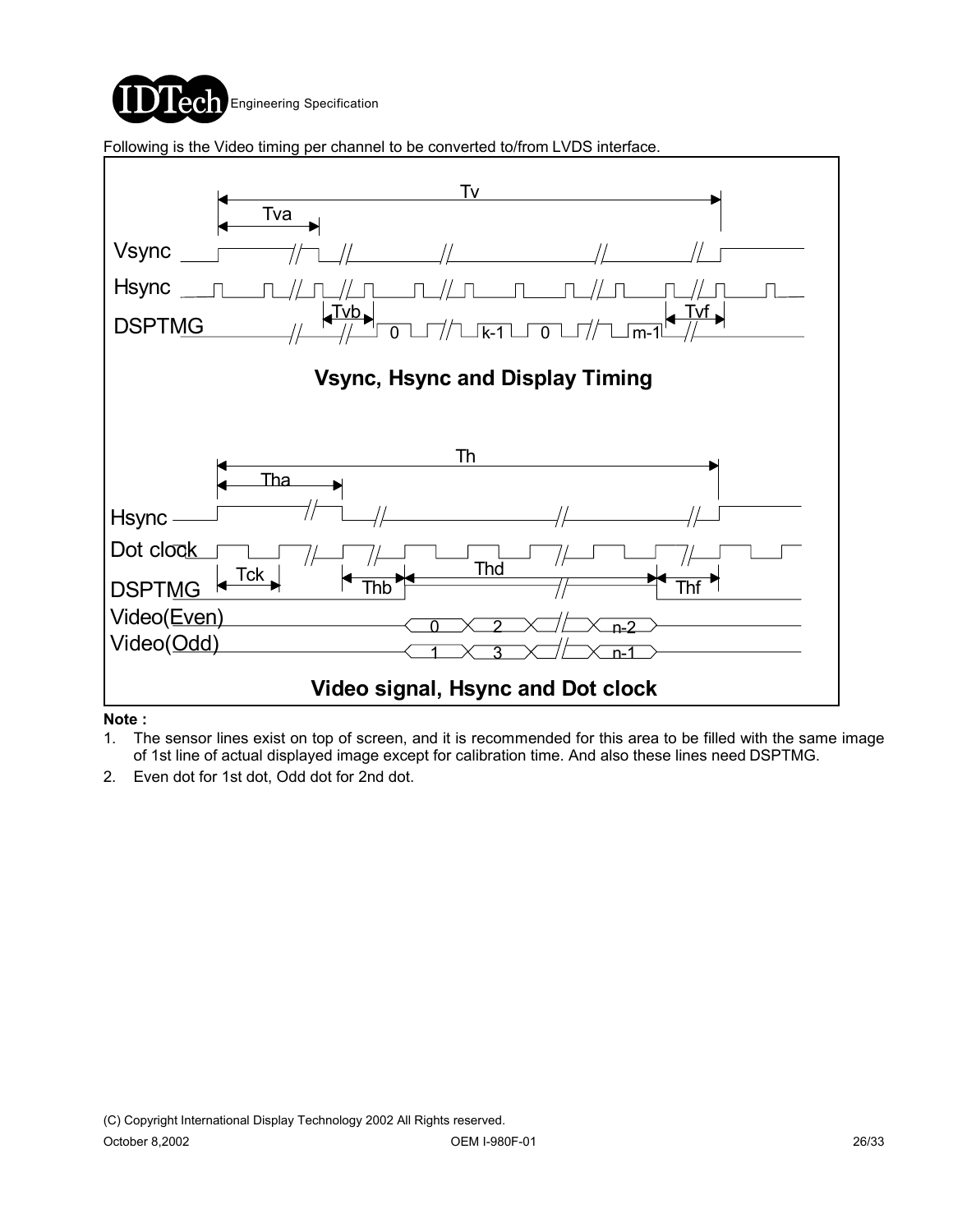

### **Timing Characteristics**

| Signal       | Item                  | Symbol                            | Min.            | Typ.             | Max.           | Unit               |
|--------------|-----------------------|-----------------------------------|-----------------|------------------|----------------|--------------------|
| <b>DTCLK</b> | Dot Clock Freq.       | Fdck                              | $\overline{71}$ | $\overline{74}$  | 76             | [MHz]              |
| <b>DTCLK</b> | Dot Clock period      | Tck                               | 13.16           | 13.51            | 14.08          | [ns]               |
| +V-Sync      | <b>Refresh Rate</b>   | 1/Tv                              |                 | 50.06            |                | [Hz]               |
| +V-Sync      | Frame period          | Tv                                |                 | 20.00            |                | [ms]               |
| +V-Sync      | <b>Total line</b>     | $\overline{\mathsf{T}\mathsf{v}}$ | 2072            | 2076             | 2303           | [lines]            |
| +V-Sync      | V-front porch         | Tvf                               | 1               | $\overline{3}$   |                | [lines]            |
| +V-Sync      | V-active level        | Tva                               | $\mathbf{1}$    | 1                |                | [lines]            |
| +V-Sync      | V-back porch          | Tvb                               | $\overline{6}$  | $\overline{8}$   | 127            | [lines]            |
| +V-Sync      | V-Blank               | Tvf+Tva+Tvb                       | $\overline{8}$  | 12               | 255            | [lines]            |
| +DSPTMG      | Display Lines / frame | k+m                               | $\blacksquare$  | 2064             | $\blacksquare$ | [lines]            |
| +DSPTMG      | Sensor Lines / frame  | $\mathsf k$                       | $\blacksquare$  | 16               | $\blacksquare$ | [lines]            |
| +DSPTMG      | Normal Lines / frame  | m                                 | $\blacksquare$  | 2048             | $\blacksquare$ | [lines]            |
| +H-Sync      | H-Scan Rate           | 1/Th                              |                 | 103.9            |                | [kHz]              |
| +H-Sync      | H-Scan Rate           | Th                                |                 | 9.62             |                | [us]               |
| +H-Sync      | Cycle                 | $\overline{\text{Th}}$            | 680             | $\overline{712}$ | 1023           | $\overline{[tck]}$ |
| +H-Sync      | H-front porch         | Thf                               | 32              | 56               |                | [tck]              |
| +H-Sync      | H-active level        | Tha                               | $\overline{4}$  | $\overline{8}$   |                | [tck]              |
| +H-Sync      | H-back porch          | Thb                               | $\overline{4}$  | $\overline{8}$   |                | [tck]              |
| +H-Sync      | H-Blank               | Thf+Tha+Thb                       | 40              | 72               | 383            | [tck]              |
| +DSPTMG      | Display clocks        | Thd                               | $\Delta$        | 640              | $\Box$         | [tck]              |
| +DSPTMG      | <b>Display Pixels</b> | n                                 | $\blacksquare$  | 1280             | $\blacksquare$ | [pixels]           |

**Note :**

1. H/V sync Polarity will be acceptable both positive and negative. DSPTMG (Data Enable) should be Active High.

2. Vsync should not be changed at Hsync leading edge (+/- 6 [tck]).

3. Even Dot clock and Odd Dot clock in each channel should have completely the same clock source. The skew should be within +/- 1.5[ns].

4. All timing among channels should be synchronized (Vsync, Hsync, DSPTMG, Video and clocks) and the skew of Vsync etc. among channels should be within +/- 1 Tck.

5. All channels should be activated any time after Power On (because it does not have Auto Refresh protection).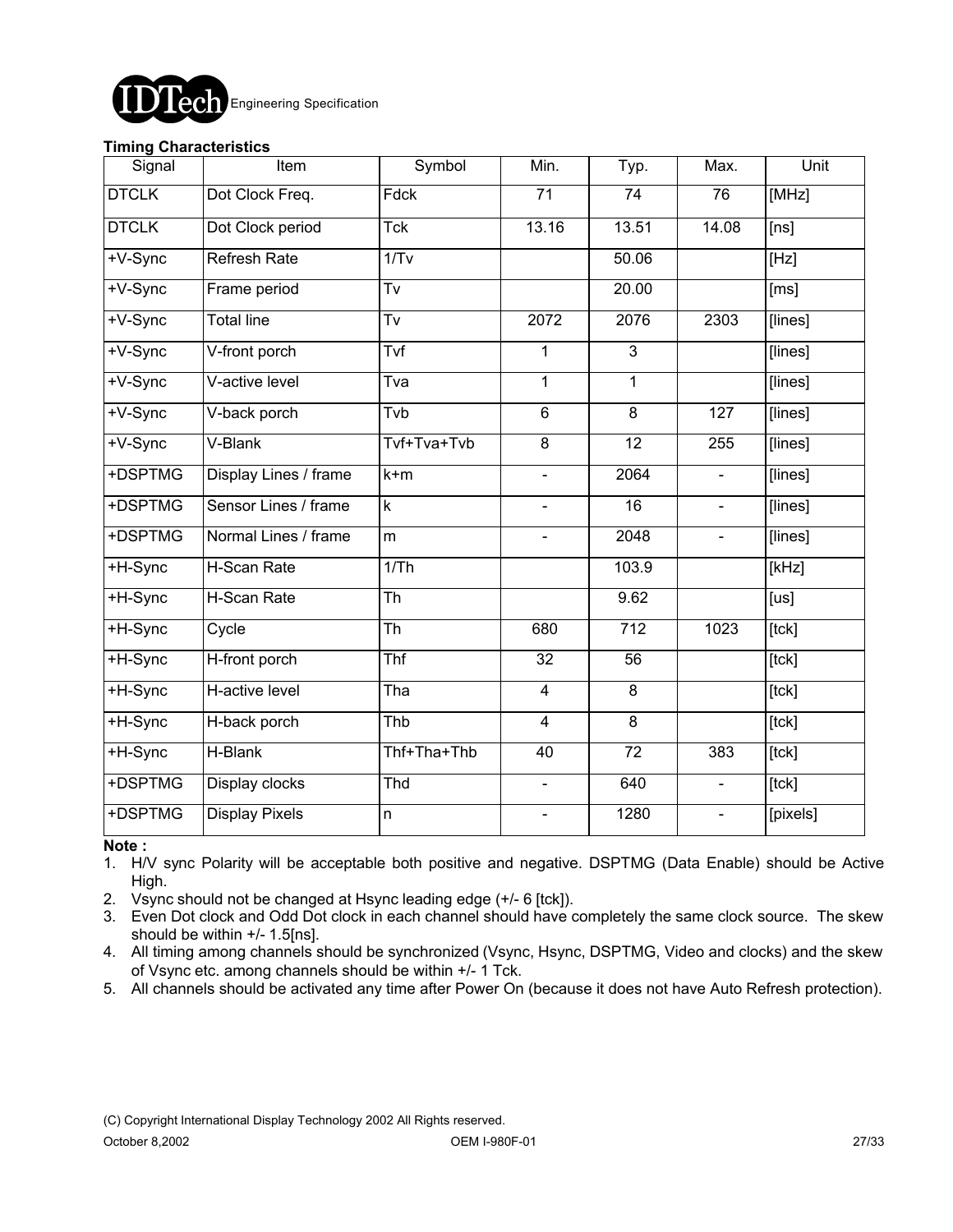

# **8.0 Power Consumption**

| <b>SYMBOL</b>        | <b>PARAMETER</b>                            | Min. | Typ. | Max.             | <b>UNITS</b> | <b>CONDITION</b>                |
|----------------------|---------------------------------------------|------|------|------------------|--------------|---------------------------------|
| Vin                  | Logic/LCD Drive<br>Voltage                  | 11.0 | 12.0 | 12.6             | [V]          |                                 |
| $\overline{lin(1)}$  | Vin Current (1)                             |      |      | $\overline{1.7}$ | [A]          | Vin=11.0 to 12.6[V] (Note 1)    |
| lin(2)               | $\overline{\text{V}}$ in Current (2)        | 0.7  |      | 1.0              | [A]          | Vin=12.0[V] (Note 2)            |
| Pin(1)               | Vin Power (1)                               |      | 8.1  |                  | [W]          | $V$ in=12.0[V] (Note 3)         |
| Pin(2)               | Vin Power (2)                               |      |      | 18.3             | [W]          | Vin=11.0 to 12.6[V] (Note 2)    |
| Vin rp               | Allowable Logic/LCD<br>Drive Ripple Voltage |      |      | 100              | $[mVp-p]$    |                                 |
| $\overline{V}$ in ns | Allowable Logic/LCD<br>Drive Ripple Noise   |      |      | 100              | $[mVp-p]$    |                                 |
| <b>VBL</b>           | <b>Backlight Power</b><br>Voltage           | 11.0 | 12.0 | 12.6             | [V]          |                                 |
| <b>IBL</b>           | <b>VBL Current</b>                          | 3.2  | 4.0  | 4.7              | [A]          | 2 minutes after Power ON        |
|                      |                                             | 3.0  | 3.7  | 4.2              | [A]          | 30 minutes after Power ON       |
| PBL                  | <b>Backlight Power</b><br>Consumption       |      | 44.0 | 50.0             | [W]          | VBL=12.0[V]<br>Max. brightness. |
|                      | (Note 4)                                    |      | 8.0  | 10.0             | [W]          | VBL=12.0[V]<br>Min. brightness. |
|                      |                                             |      |      | 0.5              | [W]          | VBL=12.0[V]<br>Stand-by         |
| VBL rp               | Allowable Backlight<br>Drive Ripple Voltage |      |      | 100              | $[mVp-p]$    |                                 |
| VBL ns               | Allowable Backlight<br>Drive Ripple Noise   |      |      | 100              | $[mVp-p]$    |                                 |

**Note :**

1. Horizontally-Sub-pixel/Vertically-Double-pixel Checker

2. All White (L255) Screen

3. Horizontal Gray Bar(Left=black, Right=White)

4. Measurement after CCFL luminance saturation. (minimum 60 minutes.)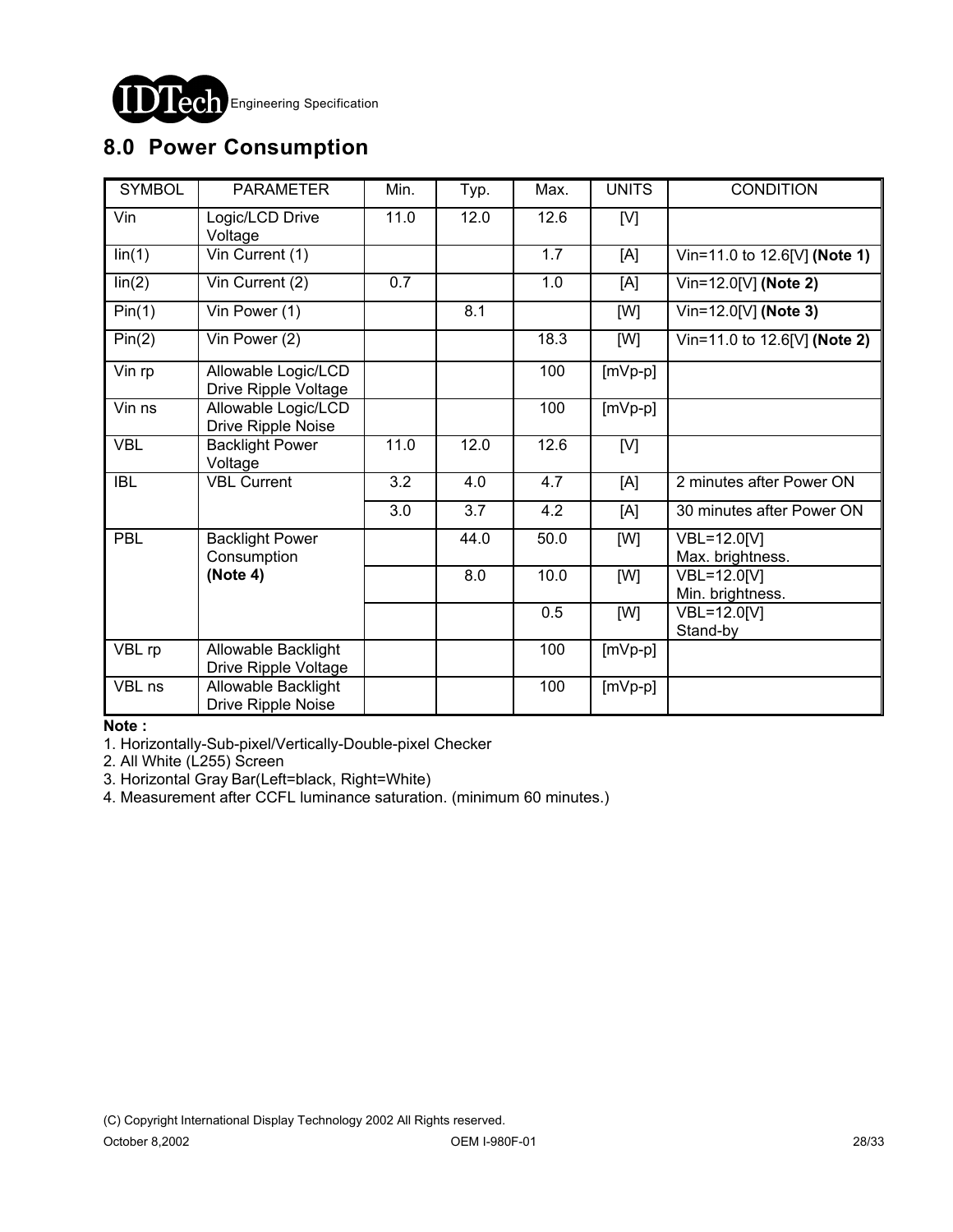

# **9.0 Power ON/OFF Sequence**

Vin power and lamp on/off sequence is as follows. Interface signals are also shown in the chart. Signals from any system shall be Hi-Z state or low level when Vin is off.

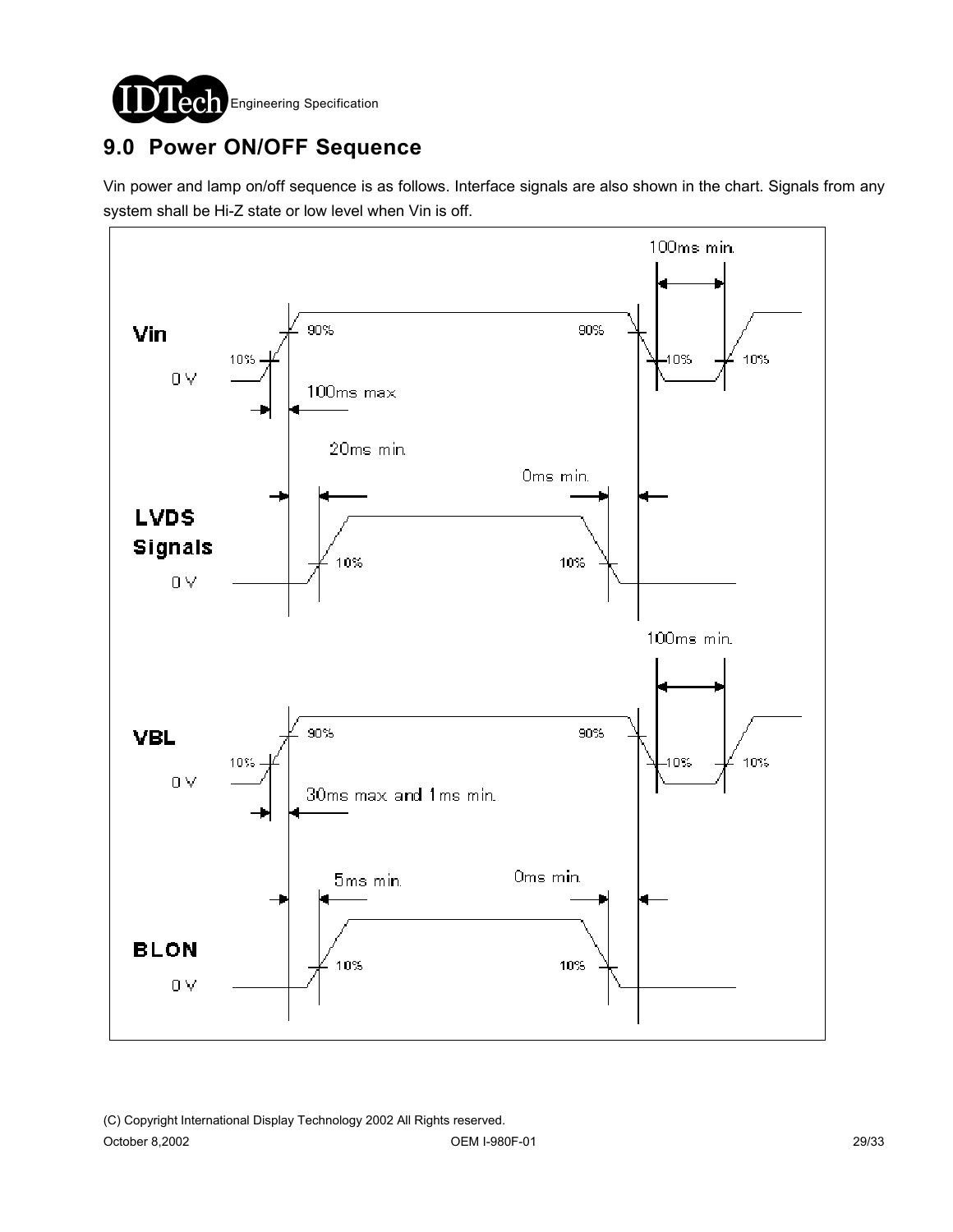



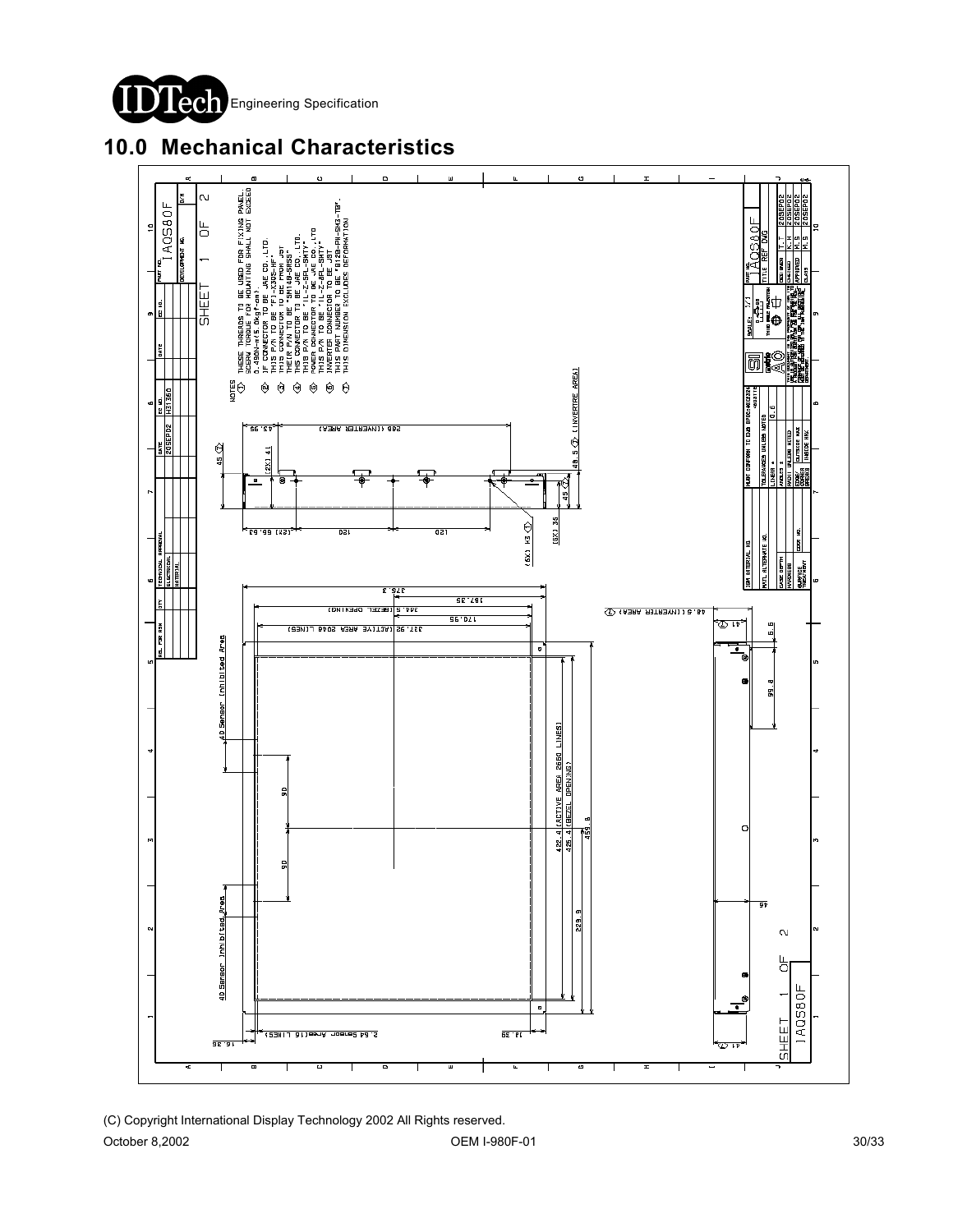

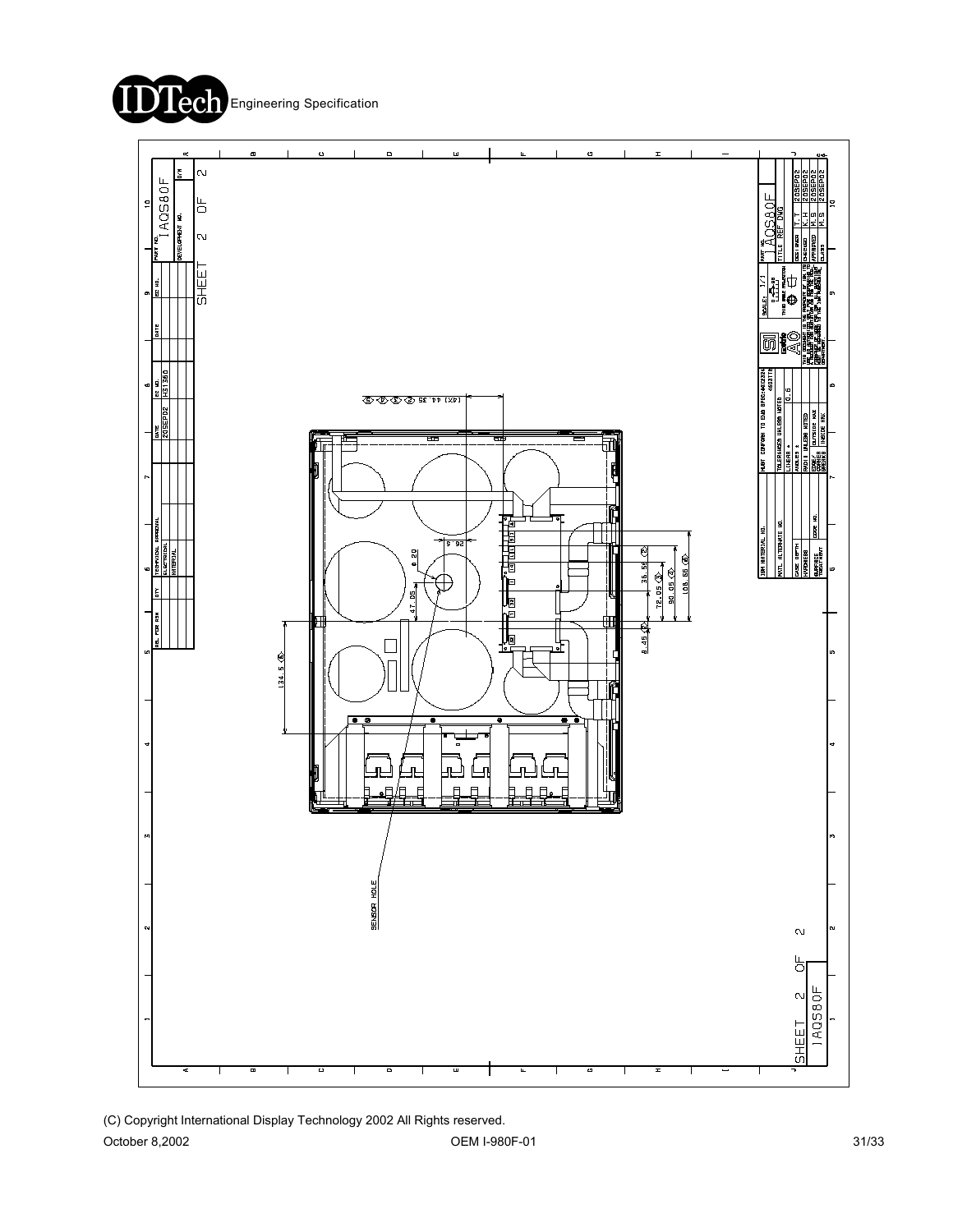

#### **Active Area / Sensor Area**

|                                        | Sensor Area-                                                                                                                                                        |
|----------------------------------------|---------------------------------------------------------------------------------------------------------------------------------------------------------------------|
| Active Area: 337.92 ( = 0.165 x 2048 ) | $= 0.165 \times 16$<br>$29.04$ ( = 0.165 x 176 $\chi$ )<br>2.64(<br>$18.48 (= 0.165 \times 112)$<br>٠.<br>The edge of the CF Glass-<br>The edge of the Array Glass- |
|                                        | Active Area: 422.4 ( = 0.165 x 2560)<br>unit:mm                                                                                                                     |